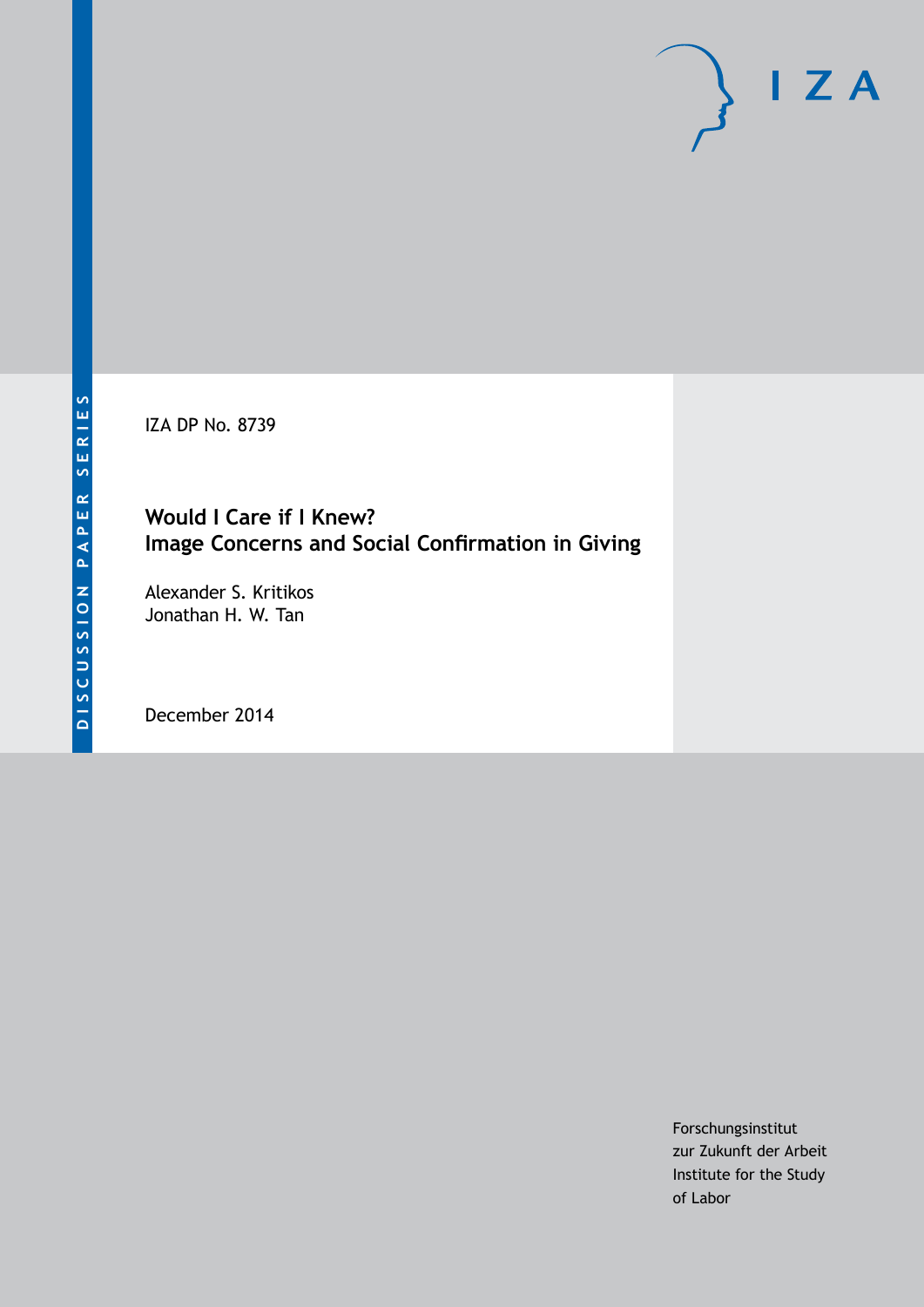# **Would I Care if I Knew? Image Concerns and Social Confirmation in Giving**

# **Alexander S. Kritikos**

*DIW Berlin, University of Potsdam, IZA and IAB*

## **Jonathan H. W. Tan**

*University of Nottingham*

Discussion Paper No. 8739 December 2014

IZA

P.O. Box 7240 53072 Bonn **Germany** 

Phone: +49-228-3894-0 Fax: +49-228-3894-180 E-mail: [iza@iza.org](mailto:iza@iza.org)

Any opinions expressed here are those of the author(s) and not those of IZA. Research published in this series may include views on policy, but the institute itself takes no institutional policy positions. The IZA research network is committed to the IZA Guiding Principles of Research Integrity.

The Institute for the Study of Labor (IZA) in Bonn is a local and virtual international research center and a place of communication between science, politics and business. IZA is an independent nonprofit organization supported by Deutsche Post Foundation. The center is associated with the University of Bonn and offers a stimulating research environment through its international network, workshops and conferences, data service, project support, research visits and doctoral program. IZA engages in (i) original and internationally competitive research in all fields of labor economics, (ii) development of policy concepts, and (iii) dissemination of research results and concepts to the interested public.

<span id="page-1-0"></span>IZA Discussion Papers often represent preliminary work and are circulated to encourage discussion. Citation of such a paper should account for its provisional character. A revised version may be available directly from the author.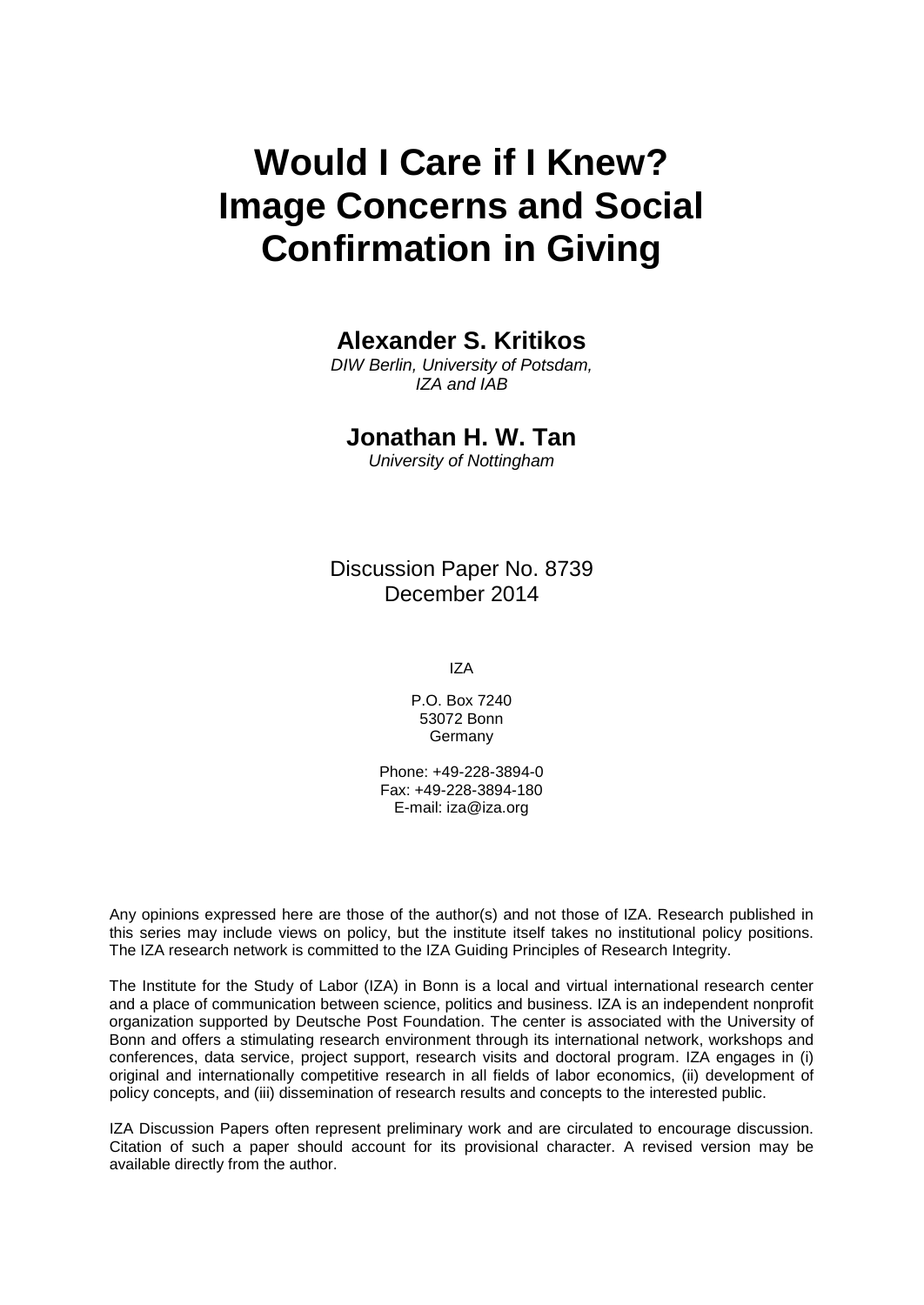IZA Discussion Paper No. 8739 December 2014

# **ABSTRACT**

# **Would I Care if I Knew? Image Concerns and Social Confirmation in Giving[\\*](#page-1-0)**

This paper experimentally investigates the nature of image concerns in gift giving. For this, we test variants of dictator and impunity games where the influences of social preferences on behavior are kept constant across all games. Givers maximize material payoffs by pretending to be fair when receivers do not know the actual surplus size, implying that portraying an outward appearance of norm compliance matters more than actual compliance. In impunity games, receivers can reject gifts with no payoff consequence to givers. In the face of receivers' feedback, some givers ensure positive feedback by donating more while some avoid negative feedback by not giving at all. Removing feedback reduces the incentive to give altogether. Differing behavior in the four games implies that social confirmation plays a crucial role in the transmission of image concerns in giving.

JEL Classification: C78, C92

Keywords: dictator game, impunity game, experiment, image, social confirmation

Corresponding author:

Jonathan H. W. Tan Nottingham University Business School North Building, Jubilee Campus Nottingham, NG8 1BB United Kingdom E-mail: [Jonathan.Tan@nottingham.ac.uk](mailto:Jonathan.Tan@nottingham.ac.uk)

\* We thank Friedel Bolle, Yves Breitmoser, Werner Güth, Manfred Holler, Wolfgang Leininger, Axel Ockenfels for their helpful comments. The financial support of the German Research Foundation (BO 747/8-1) is gratefully acknowledged.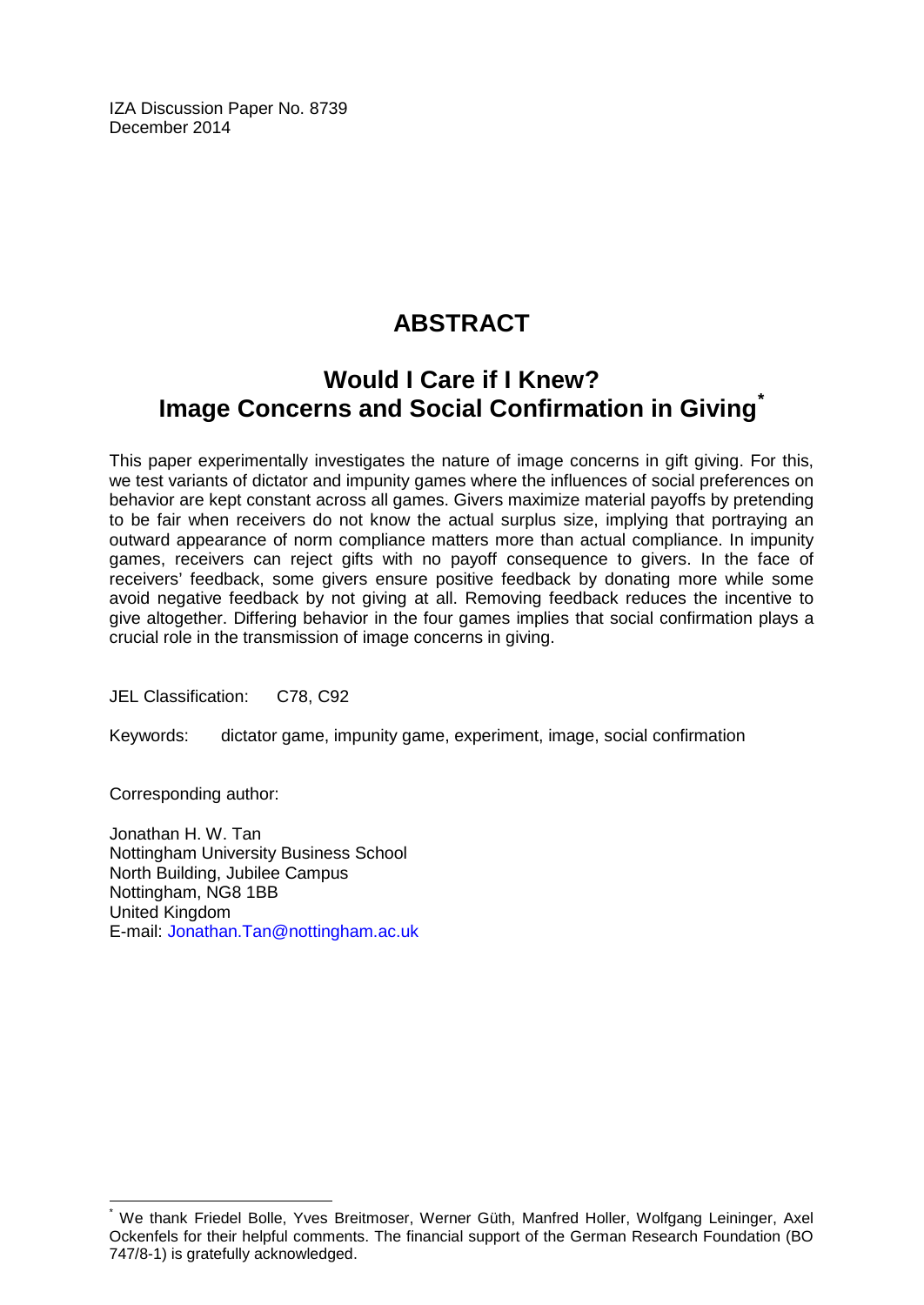#### **1. Introduction**

People have *image concerns* when they care about how they appear to others—those who judge them based on the choices they make. These people are also averse to deviating from expectations of how one ought to behave and are willing to trade off monetary payoffs with image utility. Research shows the influence of image concerns on prosocial behavior, in particular for gift giving (e.g., Andreoni and Bernheim, 2009; Ariely et al., 2009; Dana et al., 2006, 2007; Franzen and Pointner, 2012). Dana et al. (2006) argue that "giving often reflects a desire not to violate others' expectations rather than a concern for others' welfare per se" (p. 193). Expectations might be anchored on reference points such as norms of fairness (Andreoni and Bernheim, 2009; Krupka and Weber, 2013). Our interest goes beyond giving due to social preferences, such as altruism (Eckel and Grossman, 1996; Andreoni and Miller, 2002; Breitmoser and Tan, 2013), fairness (Fehr and Schmidt, 1999; Bolton and Ockenfels, 2000), or efficiency concerns (Kritikos and Bolle, 2001; Charness and Rabin, 2002; Engelmann and Strobel, 2004). In this paper, we aim to understand how people value their image and how image concerns transmit to behavior.

We jointly analyze four games across which theories of altruism, efficiency, fairness, or reciprocity concerns predict the same behavior. First, we have a standard *dictator game with complete information* (DG-CI) serving as benchmark. Second, we use a *dictator game with incomplete information* (DG-II) where Nature chooses between a large and small surplus, and only the giver knows the true surplus size. Ockenfels and Werner (2012) independently tested this game in a newspaper experiment. It allows us to test if giving is motivated by the desire to meet the receiver's expectation per se, rather than what one truly ought to give based on common expectations under complete information.<sup>[1](#page-3-0)</sup>

The third and fourth games extend the impunity game first presented by Bolton and Zwick (1995), where a receiver can reject gifts but rejection bears no pecuniary consequence to the giver – the giver acts under impunity. In the *impunity game with complete information* (IG-CI), givers are provided feedback on receiver decisions, i.e. the

<span id="page-3-0"></span> $<sup>1</sup>$  A classic example of giving under incomplete information is found in Luke 5 of the Bible. Ananias and Sapphira</sup> lied to the Apostles by under declaring the value of the land they had just sold. This was because they were expected to contribute all their proceeds to the Church, and by lying they might secretly withhold some money for themselves. They assumed that the Apostles did not know the true value of their land.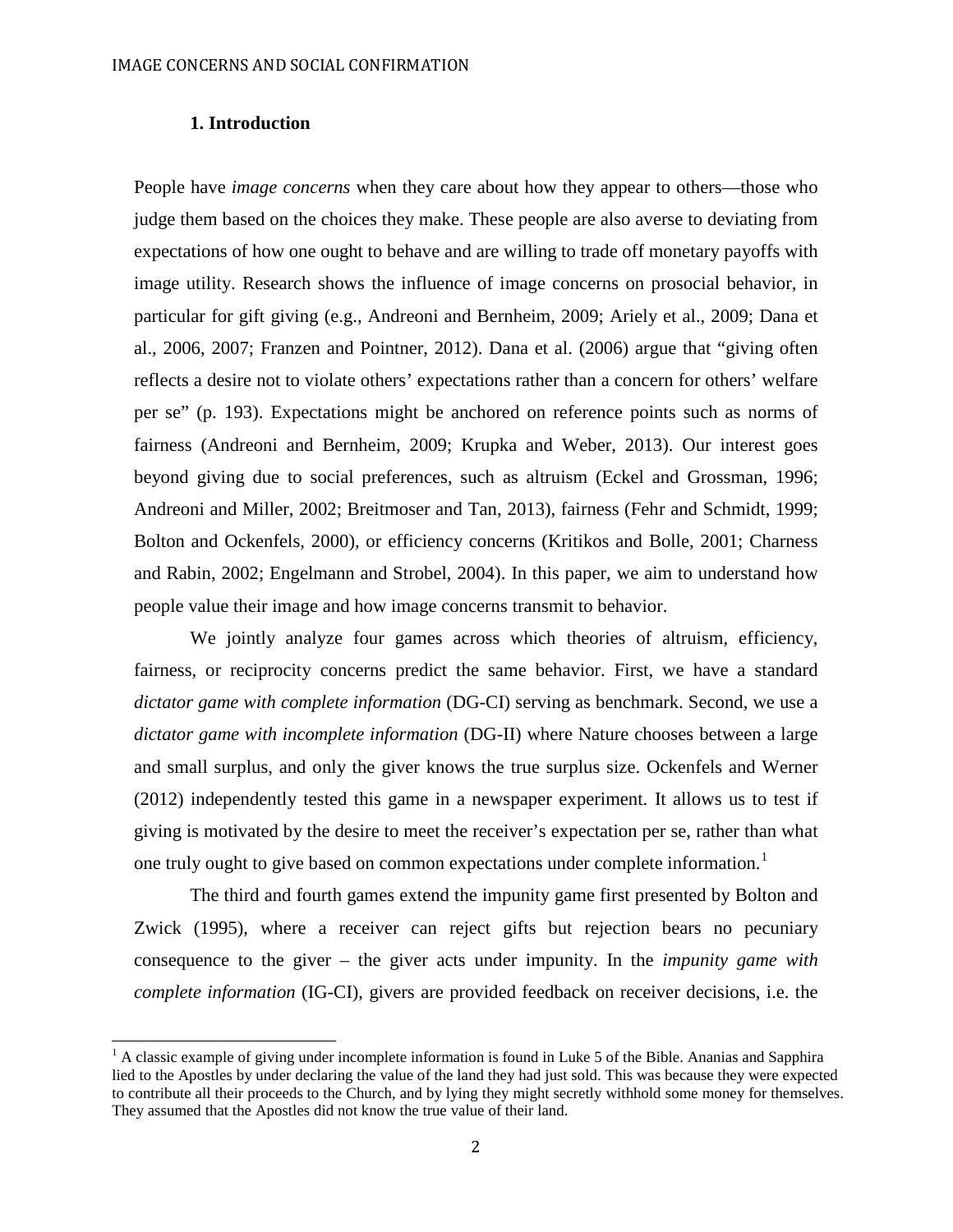receiver provides social confirmation by responding to inform the giver on whether expectations were met. In our *impunity game with incomplete information* (IG-II), givers do not get feedback on the receiver's decisions, i.e. the giver does not obtain social confirmation on the receiver's perception. In this sense we are able to test the effect of allowing receivers to response and the value of feedback on such responses.

Thus, our experiment tests the robustness of giving to modifying the action space and information structure in a dictator game in ways that previous social preference theories are insensitive to, but are picked up by image concerns and are of external validity in terms of real world applications. For instance, people typically receive offers without knowing the available surplus. Gifts can either be accepted graciously or rejected disdainfully when insolent pittances have been offered. Would givers behave differently if they would eventually find out what the receiver actually thinks? Relatedly, DellaVigna et al. (2012) find that otherwise unwilling donors give when subject to social pr[es](#page-4-0)sure, suggesting the importance of understanding the power of feedback on perceptions.<sup>2</sup> Such insights can guide the design of fundraisers or other public good settings.

We observe that the distributions of gifts vary significantly across the four games. The DG-CI has results comparable to previous experiments. In the DG-II, we observe a large cluster of reduced offers mimicking fair splits of the small surplus when the surplus of the giver was large. In the IG-CI, we find more extreme offers: more subjects give nothing or half the surplus than in the baseline, while receivers reject majority of gratuitous offers. Finally, we find that in the IG-II, gratuitous offers close to zero vanish, and the majority of subjects gave nothing while there is still a certain share of givers transferring a positive amount of money. The observed variety of behavior confirms that image concerns are self-serving and that it values social confirmation, while social preference theories do no predict that gift giving is sensitive to the information structure of the context.

Section 2 describes experiments related to our work. Section 3 presents the experimental games, and states behavioral hypotheses. Section 4 explains the experimental logistics. Section 5 reports the results. Section 6 discusses and concludes.

<span id="page-4-0"></span><sup>&</sup>lt;sup>2</sup> Similar observation is reported by Ariely et al. (2009) and Andreoni and Rao (2011), who explain the changing behavior by "the power of asking."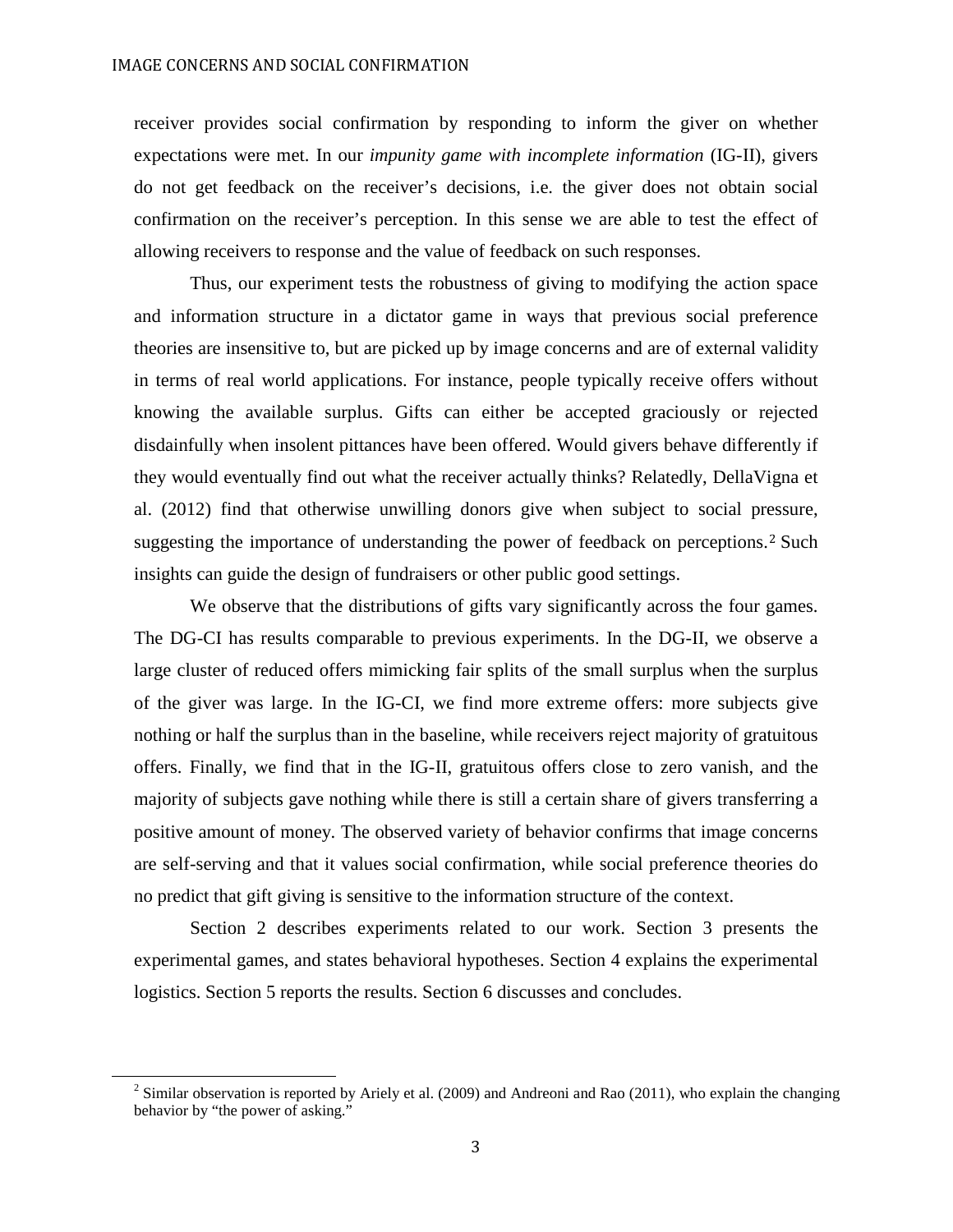#### **2. Related literature**

We use the dictator game (Forsythe et al. 1994) as a benchmark against which the other games can be compared. Previous experiments show three stylized facts, as reviewed by Engel (2011). First, the average transfer to receivers is in most games somewhere between 20 and 30 per cent. Second, the distribution of transfers is skewed to the left with transfers of more than 50 per cent being rarely observed. Third, the zero transfer is also commonly chosen; it is the rational transfer of an egoist.

Our second game, the dictator game with surplus size unknown to the receiver is inspired by Güth et al. (1996). They employ a two-level ultimatum game with three players who take turns making an offer, while the th[ir](#page-5-0)d player can either accept or reject a surplus of a size known only to the first two players.<sup>3</sup> The main insight of Güth et al.'s ultimatum game under incomplete information is that, given the veto power of receivers, virtually all givers who received a large pie hide behind the small pie and transfer an amount equal to the half of the small pie to the receiver. The main difference between our game and the ultimatum game under incomplete information is that receivers in our game are unable to make decisions of payoff consequence for the giver, and this removes confounding effects due to the giver's fear of rejection.

Andreoni and Bernheim (2009) model image concerns by describing how givers suffer disutility when they are believ[ed](#page-5-1) to have deviated from a social norm, which they assume to be the equal 50-50 split.<sup>4</sup> They modify the dictator game by introducing a probabilistic exogenous intervention by Nature that overrides the giver (who must split \$20) to determine the receiver's payoff. If Nature intervenes, the receiver gets \$0 in one treatment and \$1 in another. Receivers do not know if their payoff is attributable of the giver or Nature. They find that as the probability of intervention increases, the frequencies of givers allocating \$0 and \$1 in the respective treatments increases, while the frequency of those offering the equal split decreases in both treatments. Nature probabilistically determines the surplus rather than the receiver's payoff in our experiment, so we can test the salience and attraction of the "equal split" as a reference point.

<span id="page-5-0"></span><sup>&</sup>lt;sup>3</sup> See also Straub and Murnighan (1995) or Croson (1996).

<span id="page-5-1"></span><sup>&</sup>lt;sup>4</sup> Andreoni and Bernheim (2009) also review the external validity of this rule as applied in institutions and to inheritance.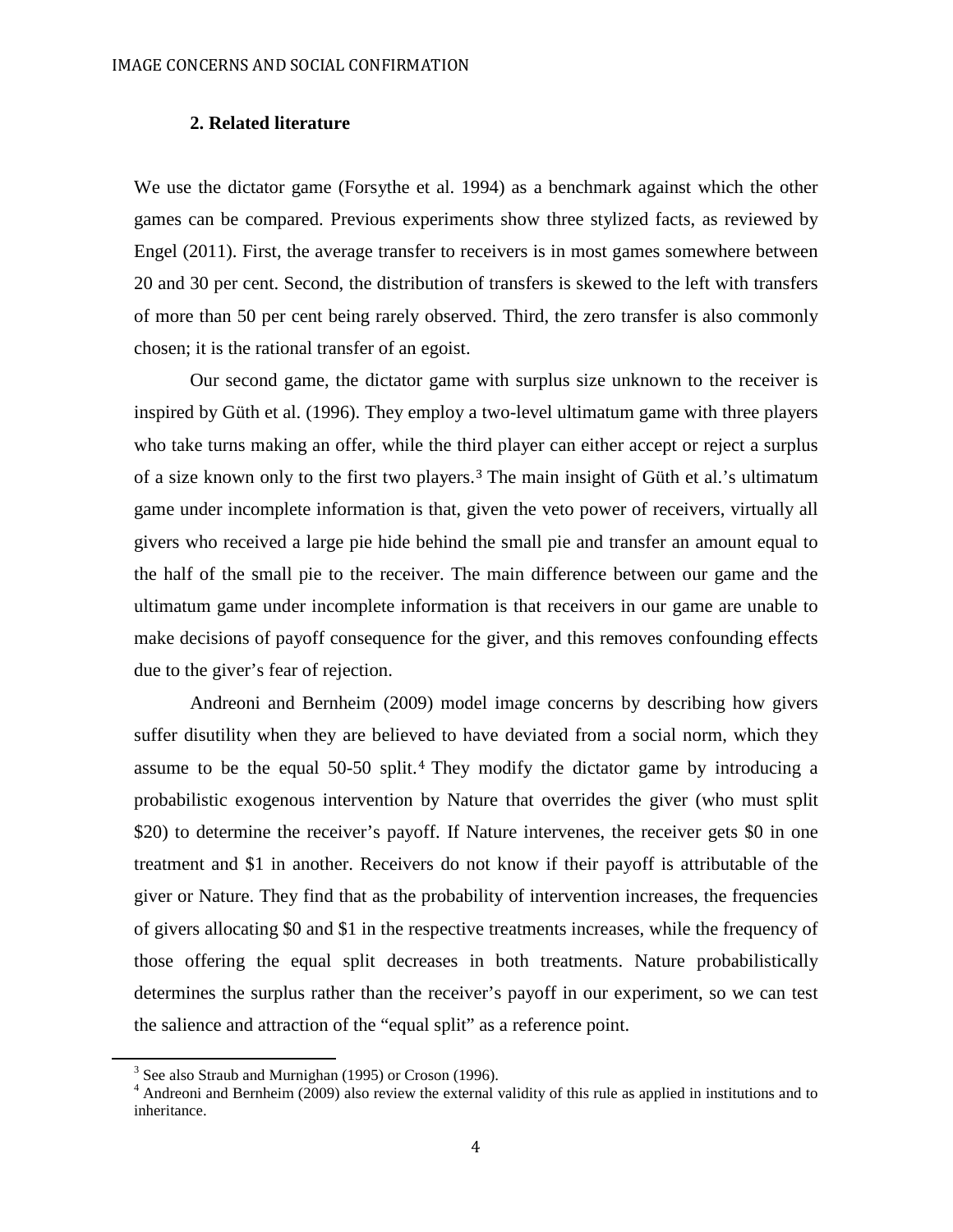Our approach relates to recent models of image concerns with an underlying belief function regarding one's type, being dependent on gifts anchored to a fairness norm (see Andreoni and Bernheim, 2009, or Dana et al., 2006). In the "plausible deniability" treatment of Dana et al. (2007), the chance that nature would intervene and make a random choice on a giver's behalf increases with a giver's delay in deciding. Givers could thus also avoid feeling that they have behaved unfairly within the moral wiggle room that nature's possible intervention afforded them. In ours, though, givers can trade off the appearance of true fairness to others, and thus, also to themselves, in return for a false appearance of fairness to others and increased pecuniary profit to themselves. The DG-II provides givers with the option to deceive receivers with seemingly fair offers.

In reciprocity models, players consider others intentions. Charness and Rabin (2002) and Dufwenberg and Kirchsteiger (2004) model intentions based on social welfare comparisons across choices. Dynamic reciprocity models compute equilibrium responses based on beliefs of each other's plans and actions. Falk and Fischbacher (2006) combine intentions with inequity aversion, and predict that people behave based on the belief of what the other would do in his shoes. As discussed by Dana et al. (2006), image concerns are compatible with Battigalli and Dufwenberg's (2009) dynamic psychological games, where utility contains an image component measuring the deviation of gifts from, for example, the equal split as a reference point or expectation benchmarked on a fairness norm. Bicchieri and Chavez (2010) test an ultimatum game with asymmetric information on offer choices. They find that behavior and perceptions depend on beliefs of how one ought to behave, guided by a fairness norm.

We further build on the understanding of image concerns with the help of impunity games, inspired by Bolton and Zwick (1995). In their game, receivers can reject the giver's gift, but in contrast to the ultimatum game the rejection does not affect the givers' payoff. Bolton et al., (1998) and Greiner (2004) test only binary choices between predefined allocations. Many givers offered only the small share of the surplus rather than the equal split. In their experiment, rejections are not observable by receivers.

Our experiment differs in two ways. We provide givers with feedback on receiver responses in the IG-CI. Second, we use a smoother action space. This allows direct comparison of distributions across games, and direct tests of whether subjects value social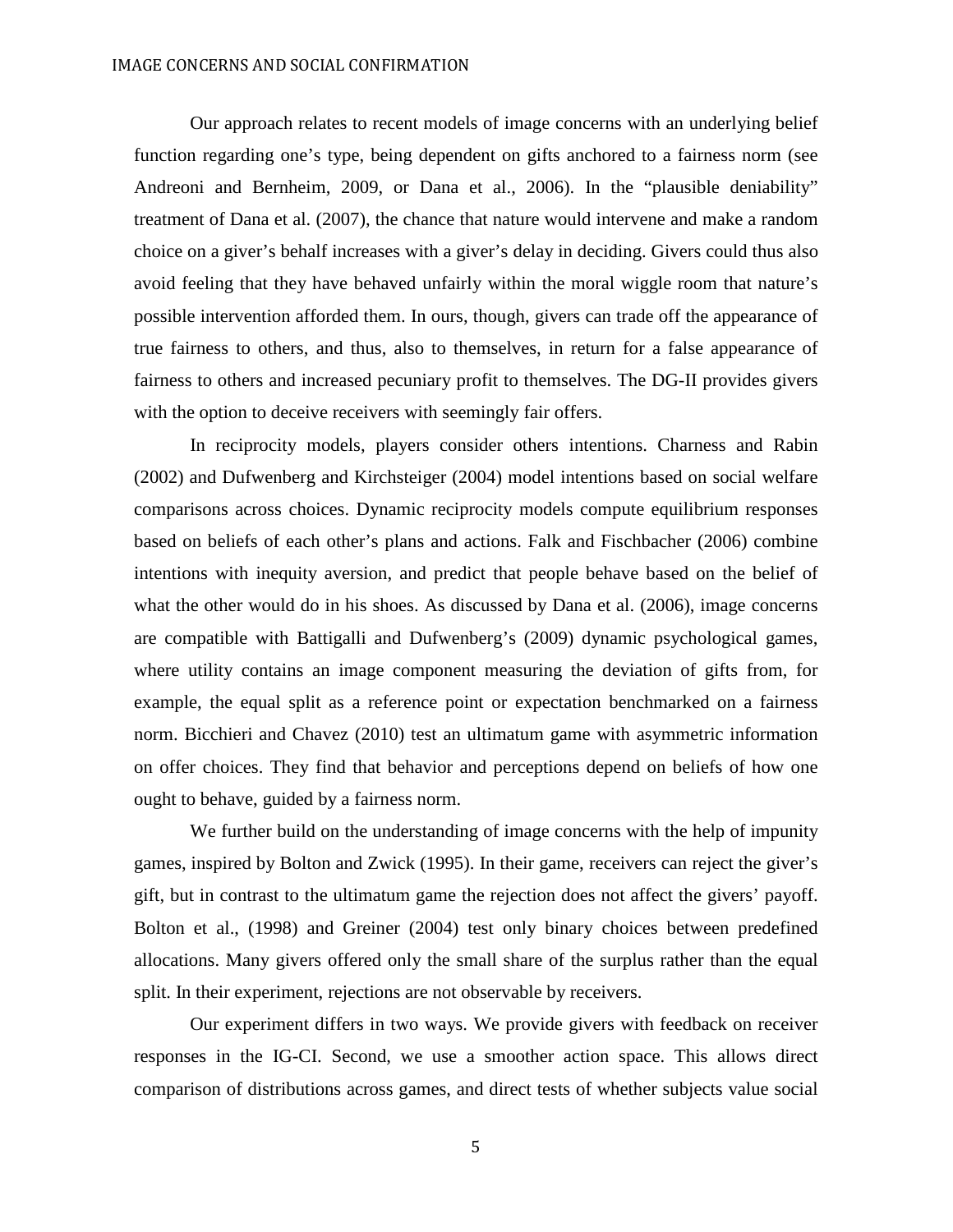confirmation. Rejections constitute negative feedback, implying negative image and disutility for image concerned givers. Allowing receivers to accept or reject offers augments the dictator game with incentives for the giver to pursue positive feedback or by raising higher offers to increase chances of acceptance. Alternatively, one may offer nothing anticipating that low offers entail monetary cost but are likely to result in rejection and image loss. Removing feedback in the IG-II removes social confirmation incentives.

#### **3. Games**

This section presents the games and analyzes them under the assumptions of self-interest, social preferences, or image concerns. All games have two players, namely a giver and a receiver. The giver must divide a surplus. We test two dictator games (DG) where the receiver can only accept what was offered by the giver. The first is the dictator game with complete information where both players know the surplus size (DG-CI). This game provides a benchmark for comparing our three other games. The second dictator game has incomplete information (DG-II), with a surplus size observable only by the giver while the receiver is merely informed that the surplus size is large with a certain probability *α*, and small with complementary probability.

The next two games are impunity games (IG), where the receiver can respond to the giver by choosing to either accept or reject the offer. If the offer is rejected, the receiver gets nothing, but this will not affect the giver's payoff as he acts under impunity. In the IG with complete information (IG-CI), he is informed of whether his offer was accepted or rejected by the receiver. In the IG with incomplete information (IG-II) the giver is not informed of the receiver's decision. In all games, both sides knew from the beginning about the own information status and the information status of the other player.

Individuals who are purely money maximizing prefer more money to less. For our analysis, we assume that preferences are symmetric across roles. In our games, if the giver cares only for his material payoff, then he is better off by keeping all the money and offering nothing to the receiver. The same applies to receivers who should accept any offer in the IGs. The assumption of self-interest implies that the receiver does not play any strategic role, because her action does not affect the giver's payoff. Moreover, feedback in the IG is extraneous information. Offers in the IG should therefore also be 0.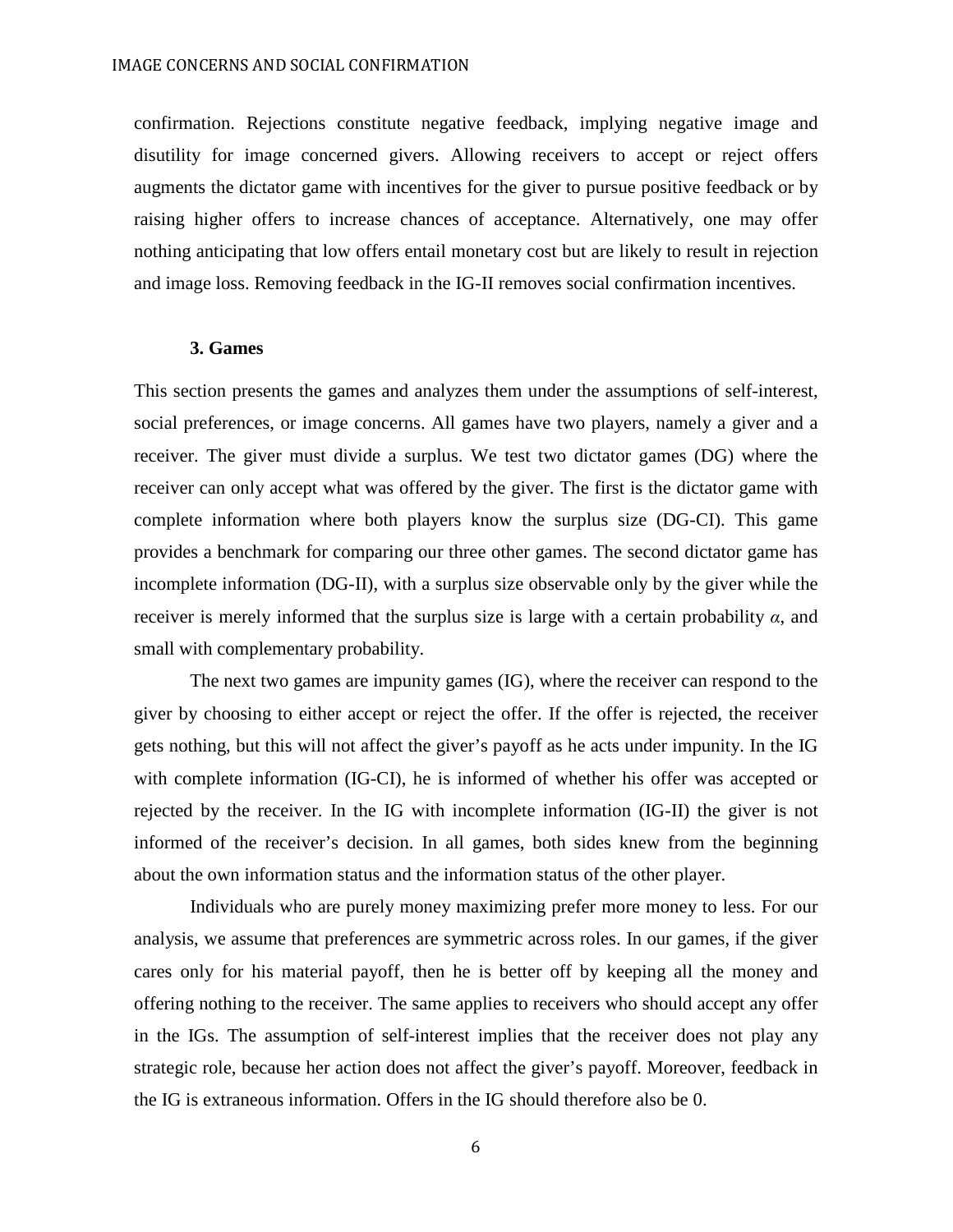**H1 (money maximization):** If subjects are purely money maximizing, givers will offer 0 in all four games, and receivers will accept all positive offers in the IGs.

Let us now consider individuals with social preferences. Let  $x$  denote one's payoff and y denote the co-player's payoff. An *altruist* has utility described by  $U_{alt} = x + \alpha_{alt}y$ , with  $\alpha_{alt}$  being the strength of altruism. Fehr and Schmidt (1999) and Bolton and Ockenfels (2000) propose that individuals are *inequity averse* or *fair*. Bolton and Ockenfels, for instance, describe fairness with  $U_{fair} = x + \alpha_{fair} (\sigma - \frac{1}{2})^2$ , which is maximized by minimizing the difference between relative payoffs  $\sigma = x/(x + y)$ , where  $\alpha_{fair}$  captures the normalized strength of fairness concerns. Fehr and Schmidt (1999) describe fairness with  $U_{FS} = x - \rho |x - y| - \sigma |y - x|$ . Charness and Rabin's (2002) model with efficiency and reciprocity is specified as  $U_{rec} = (1 - \rho r - \sigma s - \theta t)x + (\rho r + \sigma t)$  $\sigma s + \theta t$ ) with  $r = 1$  if  $x > y$  and  $r = 0$  otherwise,  $s = 1$  if  $x < y$  and  $s = 0$  otherwise, and  $t = -1$  if the co-player "misbehaves" by choosing an action that reduces social welfare and  $t = 0$  otherwise. Efficiency concerns can also be described by the sum of payoffs to all players, namely  $U_{eff} = x + \alpha_{eff}(x + y)$  (Engelmann and Strobel, 2004).

In the DG-CI and the DG-II with large surplus, altruistic givers offer 0 if  $\alpha_{alt} < 1$ , are indifferent between offering 0 and everything if  $\alpha_{alt} = 1$ , and the entire surplus if  $\alpha_{alt} > 1$ . Fairness predicts positive giving but not more than 1/2 the surplus in DG-CI (for the analysis, see Bolton and Ockenfels, 2000). Efficiency concerns do not influence payoffs in the DGs because social welfare is constant across all strategies. Receivers play no strategic role in DGs, which has two implications. First, offers cannot be rejected in  $DGs$  so  $j$  cannot behave in the sense of the abovementioned reciprocity model. Offers should then coincide with the prediction [o](#page-8-0)f Fehr and Schmidt's (1999) inequity aversion model given the same parameter values.<sup>5</sup> Second, whether or not the receiver knows the actual surplus size is irrelevant to the giver, because all utilities discussed above are functions of  $x$  and  $y$ , which implies the true value of the surplus that givers know for certain. Offers are therefore the same in DG-CI and DG-II for the above preferences.

<span id="page-8-0"></span><sup>&</sup>lt;sup>5</sup> The two specifications are equivalent by rearrangement when the reciprocity term is switched off.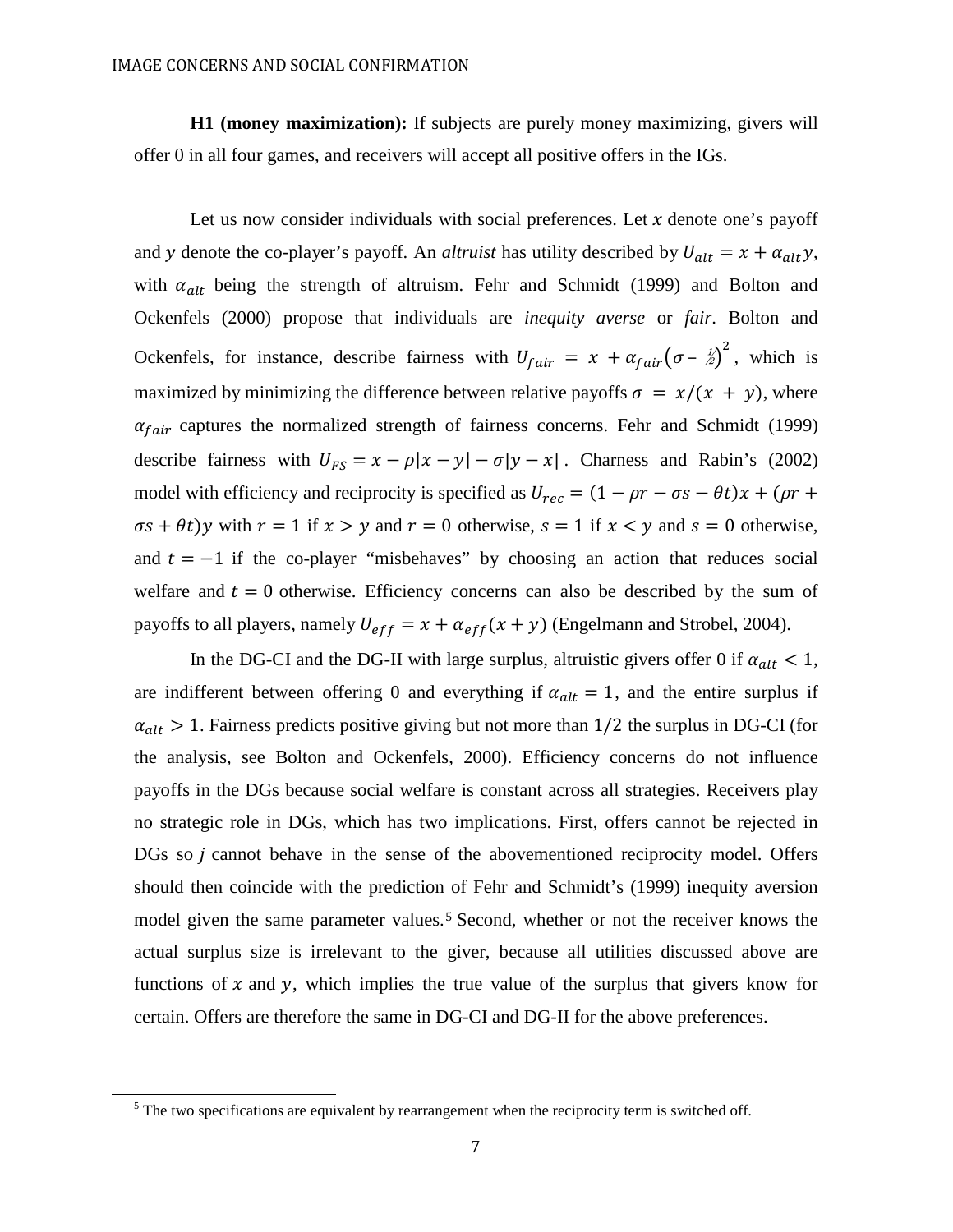In IGs, both altruistic receivers (with  $\alpha_{alt} > 0$ ) and spiteful receivers (with  $\alpha_{alt}$  < 0) will accept any positive offer because it yields higher income than rejection; even with spite, rejection in IGs does not influence the co-player's income (the receiver's action does not influence the giver's payoff). With fairness concerns, rejection leaves the giver's payoff unchanged but reduces the receiver's payoff and so increases inequity an[d](#page-9-0)  results in maximum disutility. Thus, fair receivers will also accept any positive offer. <sup>6</sup> With efficiency concerns, rejections are inefficient and utility reducing proportionate to the amount offered to but rejected by the receiver, implying also that all positive offers will be accepted. Reciprocity does not play a role in this context as the giver can never "misbehave" since there is no way of choosing a socially inefficient allocation, implying the same prediction as inequity aversion.

By backward induction, altruistic or fair givers anticipate that they can always be sure that receivers will keep what they are offered. Thus, the available rejection option will not influence offers in IGs relative to those in DGs. This result holds also with efficiency concerns, when acceptance of the receiver is anticipated. With reciprocity,  $\dot{j}$  is not anticipated to "misbehave", so  $i$  remains uninfluenced. Therefore, social preferences predict constant levels of giving across all four games.

**H2 (social preferences):** If subjects have social preferences, givers will consistently offer the same amount across all four games. As receivers will accept all positive offers in IGs, the sample distribution of offers is constant across games.

Dana et al. (2006) suggest that givers are sensitive to the expectations of receivers, and discuss image concerns of the form  $U_{img} = x - \alpha_{img} |\mu - y|$ , following Battigalli and Dufwenberg (2009). The second component is the giver's disutility from the absolute difference between what the receiver expects to receive  $\mu$  and her payoff y, weighted by a sensitivity parameter  $\alpha_{imq}$ . They argue that when  $\alpha_{imq} > 1$ , givers will conform their behavior to the receivers' expectations. We shall adapt this model to analyze our games with a focus on the basic intuition. We begin by defining  $y^*$  as the offer in the DG-CI,

<span id="page-9-0"></span><sup>&</sup>lt;sup>6</sup> This stands in contrast to ultimatum bargaining, where rejections reduce also the co-players income to the extent that payoffs are equalized at 0 and fairness is achieved, thus inducing higher offers relative to those in DGs.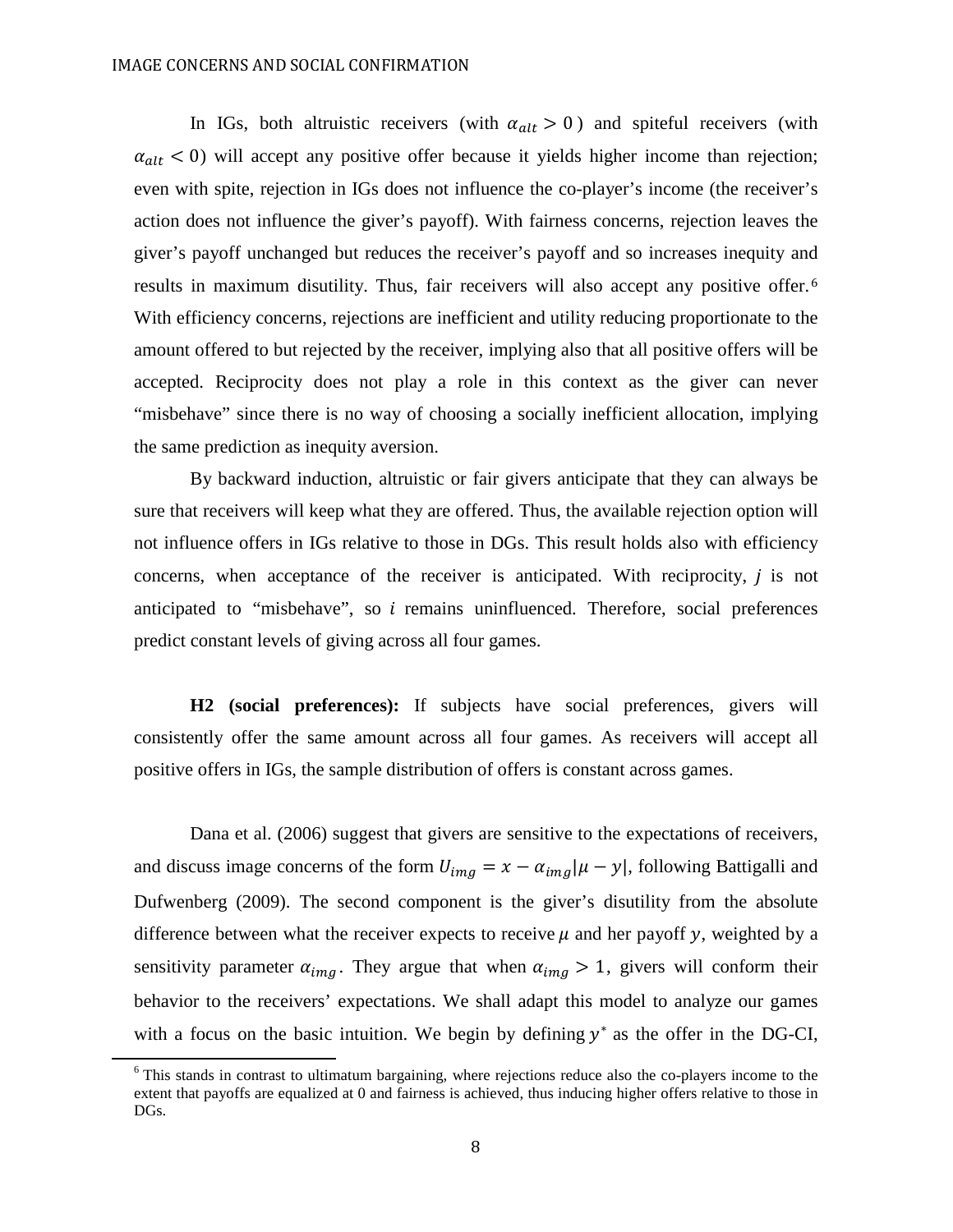where one is indifferent between marginal utilities from additional monetary payoffs or image utility. Turning to the DG-II, because the expected surplus is a weighted sum of the large and small surpluses, it is less than the large surplus so receivers expect less. Keeping  $\alpha_{im\alpha}$  constant across DGs, offers are less in DG-II than in DG-CI (i.e.  $y < y^*$ ).

In the IG, if the giver either keeps more or keeps less than expected, then the receiver suffers disutility.<sup>[7](#page-10-0)</sup> The receiver prefers to reject if this disutility outweighs her material payoff. Because the receiver's payoff will be lower in the case of the giver keeping more versus less than expected, rejection becomes increasingly likely as the receiver is put in an increasingly disadvantageous position relative to being put in an increasingly advantageous position. Backward inducing, the giver considers the tradeoff between monetary payoffs and disutility due to the risk of rejection. This risk implies that from the giver's perspective, the expected payoff of the receiver  $E(y)$  is lower in the IGs than in the DG-CI, as it is now a weighted sum of the accepted and rejected offers.

Anticipating this, a giver will raise offers to increase the probability of acceptance if by doing so the decrease in monetary payoff  $x$  is outweighed by the increase in expected disutility from image loss  $\alpha_{img}$  | $\mu - E(y)$ |, reduce it if the opposite holds, and maintain it if indifferent. The prediction is therefore to increase or decrease offers from  $y^*$  to  $\overline{y}$  or  $y$ respectively, depending on how sensitive the giver is to image loss and how probabilities of acceptance increase with offers. Thus, the sample distribution of  $y$  varies across games.

**H3** (image concerns): If subjects have image concerns, givers will offer  $v = v^*$  in DG-CI,  $y < y^*$  in DG-II,  $y = \overline{y}$  or y, with  $y < y^* < \overline{y}$  in IGs, with  $0 \le y^* \le S/2$ , and receivers will reject low offers in IGs. The sample distribution of  $\nu$  varies across games.

Finally, whereas there is a risk of image loss in the IG-CI, image loss is uncertain in the IG-II due to the lack of feedback. If image concerns are derived from social confirmation, then uncertainty in the IG-II diminishes the incentive to raise offers to increase the chances of acceptance so as to secure a positive image. This can be modeled

<span id="page-10-0"></span> $<sup>7</sup>$  If the giver would keep less than expected, then the receiver could also suffer disutility. However, the receiver</sup> would turn down a more generous offer only if the disutility of suffering from the increased gap between the giver's payoff and his expected payoff outweighs the receiver's increased monetary payoff. In other words: the disutility of suffering needs to increase exponentially if it should over-compensate the utility from an increased monetary payoff.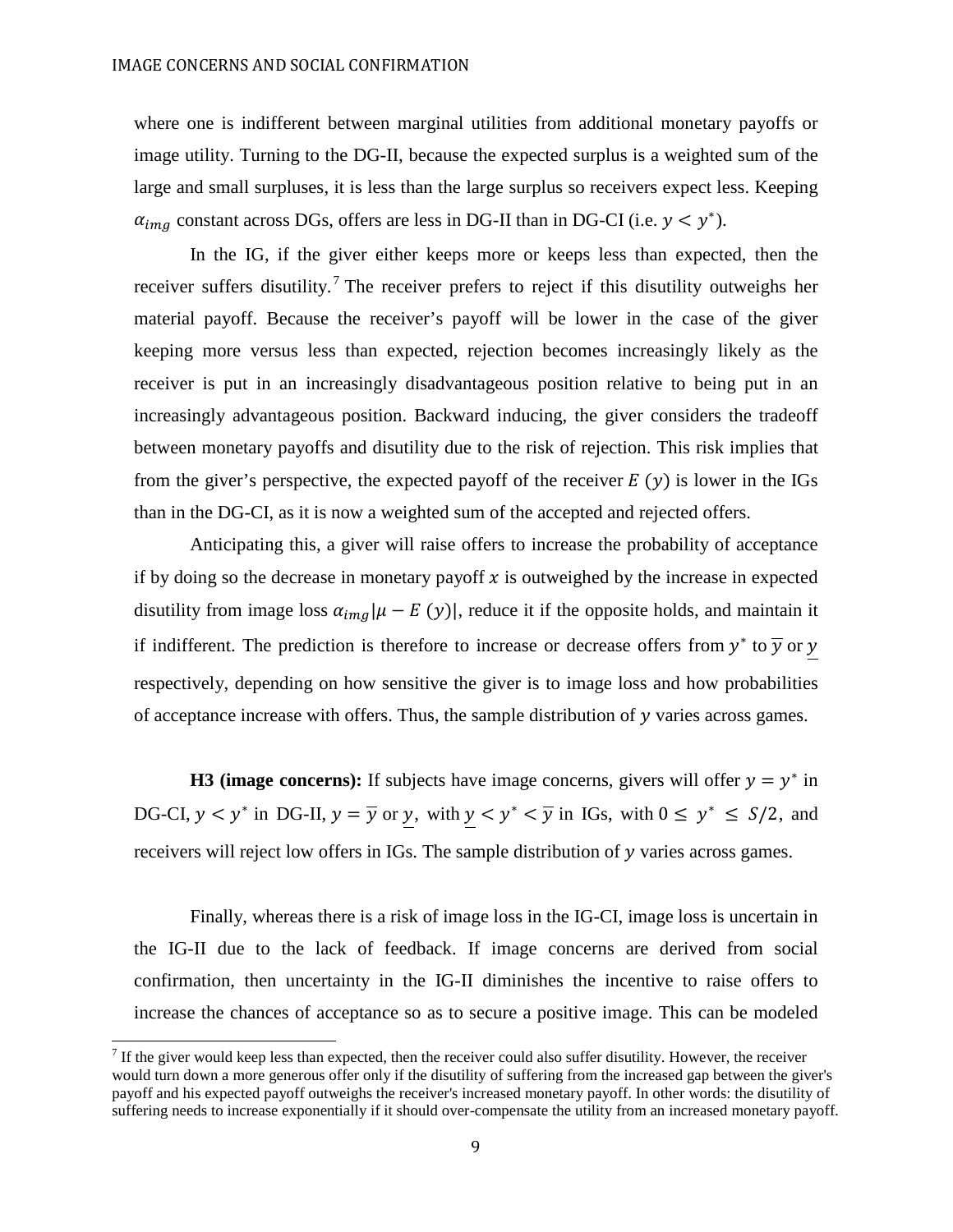by a decrease in the value of the sensitivity parameter  $\alpha_{img}$ . Because the expected image gains from increasing offers toward the equal split become less attractive relative to the IG-CI, the distribution of offers in the IG-II should be biased toward  $0<sup>8</sup>$  $0<sup>8</sup>$  $0<sup>8</sup>$ 

**H4 (social confirmation):** If subjects have image concerns in the sense that they value social confirmation, givers will offer  $y = 0$  in the IG-II.

#### **4. The Experiment**

The experiment was conducted at a German university with subjects drawn from a pool of economics undergraduate students. They were recruited via email and announcements made during lectures. We ensured that each subject participated only once. Subjects were randomly allocated to one of two rooms upon arrival: one for givers and the other for receivers in the dictator and impunity games. We conducted four large sessions, one for each treatment. We had a total of 440 participants, 120 subjects in DG-CI, 120 in DG-II, 100 in IG-CI, and 100 in IG-II. In the two DG games there were 60 dictators and 60 receivers, where among the dictators 40 individuals received the large pie and 20 the small pie. As mentioned before, dictators always knew the exact size of the pie, while in the DG-II receivers were only informed about the distribution of the potential pie size.

Participants were provided with instruction sheets and briefed, before filling in a control questionnaire to check their understanding. They were then allowed to proceed after checking their answers and clarifying their understanding if needed. The experiment was conducted with paper and pencil. We provided subjects with partitioned voting cubicles for them to make decisions in privacy and anonymity.

To avoid framing effects, e.g. making the 50-50 split salient using round numbers, givers were asked how much of a surplus with a un-rounded number of 19.55 experimental currency units (ECU) for the large pie, or in the case of having to split a small pie 2.25 ECU (only in the DG-II), to give and to keep. This was, after conversion of  $\epsilon$  = 1.955 ECU, equivalent to  $\in$  10 and  $\in$  1.15 respectively.

<span id="page-11-0"></span><sup>&</sup>lt;sup>8</sup> Assuming common knowledge of preferences or consistent beliefs in a Bayesian framework, a positive test implies that subjects value social confirmation per se. Expressing gratitude is an example of social confirmation.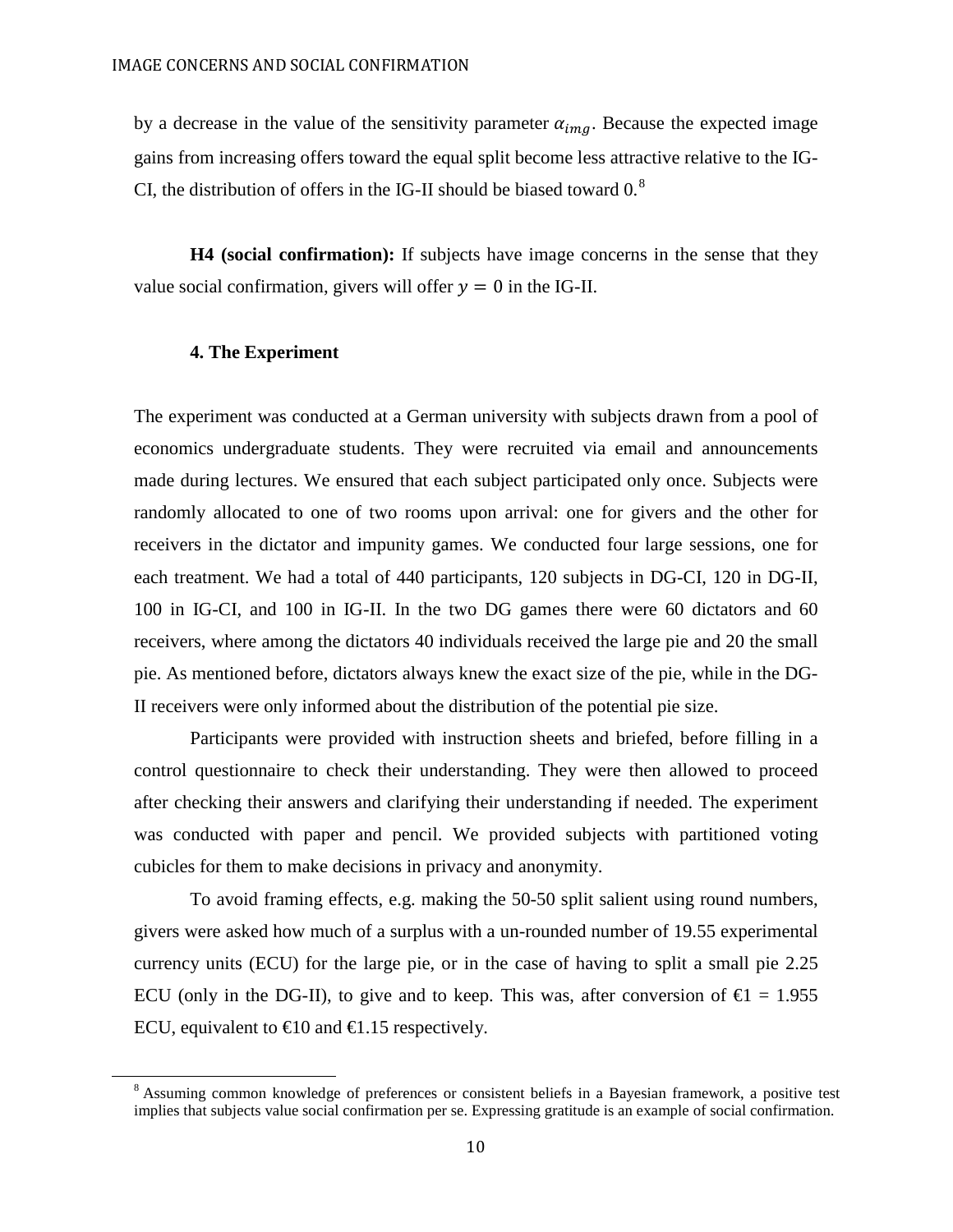Procedures were very similar over the four games. Participants received an envelope containing the written instructions and the amount of the pie, split into many experimental currency coins, to increase the precision at which offers could be made. Givers then left the amount for the receiver in the envelope and stated the received amount (either 19.55 or 2.25 ECUs, only in case of the dictator game with incomplete information) and in all games the transferred amount to the receiver on their decision sheet for our records. Decision sheets marked with pseudonyms chosen by the participants, were placed in envelopes and then collected by the experimental assistants. The envelopes, also marked with pseudonyms, were then deposited into a box where all proposals were collected.

Two neutral experimental assistants in a third room checked if the amount in each envelope was equal to the amount stated by the giver in the decision sheet – they always were. The box was then transferred to the next room and the envelopes were randomly distributed among the receivers in the dictator games and the impunity games.

In the dictator games, receivers simply took the money and left. Receivers in the impunity games were asked to either take the transfer or leave it in the envelope. All envelopes were collected in the impunity games and the pseudonyms of the givers were informed what we found in the envelopes (either nothing if the giver had not sent anything or if the receivers had chosen to take the transfer out of the envelope) or the left coins if the receiver had decided to return the transferred ECUs. (If receivers decided to reject the transfer, they always returned the full amount.) To convert the received ECUs to Euros, and to be paid in strict anonymity, the participants went to a third person who was the cashier of this and of other experiments and who could not deduct from the exchanged ECUs in which experiment the ECUs were earned. Subjects were thus paid in true anonymity, which is important as it removes possible confounds from subjects behaving under the influence of social observation, i.e. to behave under the pressure of being observed (see Bolton and Zwick, 1995).

Altogether, subjects received a  $\epsilon$  show-up fee and the share they were allocated in the game. On average they earned  $\Theta$ .18. In the two dictator treatments, the average earning was  $\mathcal{R}3.70$  (because every third dictator had received the small pie); in the two impunity games the average earnings were slightly below  $\bigoplus$  due to rejected offers. Each session lasted about 30 to 45 minutes.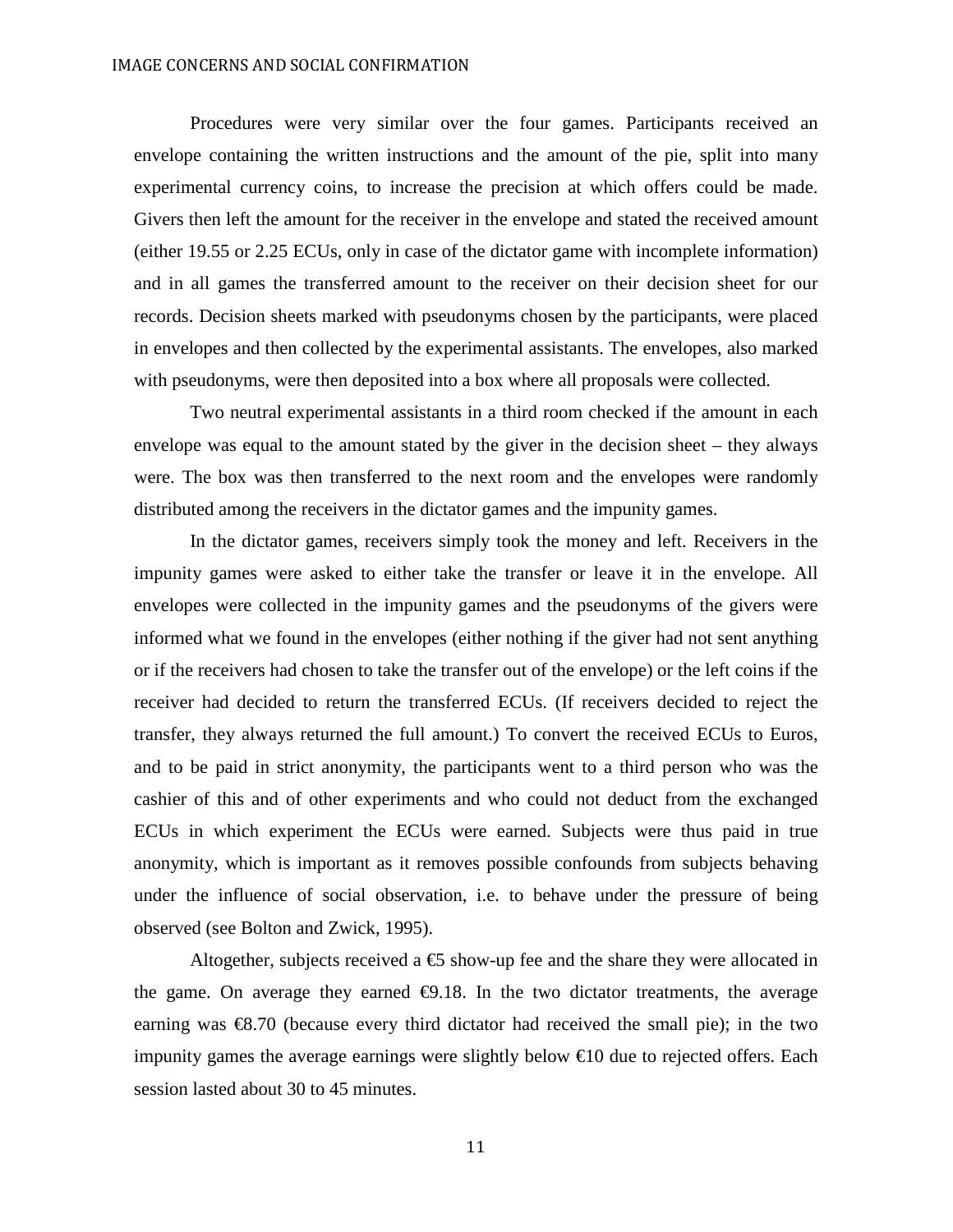#### **5. Results**

Table 1 reports the transfers in  $\epsilon$  and statistics of all games for decisions made when S = 19.55 ECU =  $\epsilon$ 10, the large surplus. Figure 1 shows distributions of offers for each game.

#### <*Insert Table 1 and Figure 1 about here*>

First of all there were positive offers across all games. With the exception of two offers in the DG-II with the small pie nobody offered more than half of the pie. Positive offers were rejected in the impunity game. Behavior in our standard Dictator Game with complete information (DG-CI) is comparable to previous studies with analogous design. The mean offer in DG-CI (20.4%) is similar to those of earlier experiments. For example, Forsythe et al. (1994) observed a mean offer of 23.3%. Using their experiment as a benchmark, a Mann Whitney U (MWU) test shows that the difference between the two means is insignificant ( $z = -0.480$ ;  $p = 0.631$ ). A two-sample Kolmogorov Smirnov (K-S) test shows that the two distributions are not significantly different ( $z = 0.871$ ;  $p = 0.433$ ). Thus, we can use the behavior in the DG-CI as benchmark for the other three treatments.

**Result 1 (money maximization):** Offers are positive on average in the dictator and impunity games, and rejections are observed in impunity games. H1 is rejected.

Comparing behavior of individuals in the Dictator Game with incomplete information (DG-II) with the DG-CI, it is salient that the mean offer in DG-II is 11.4%, almost half that of DG-CI. This difference is significant (MWU:  $z = 3.056$ ;  $p = 0.001$ , 1tail). The distributions are also significantly different (K-S:  $z = 1.677$ ;  $p = 0.002$ , 1-tail): offers skew to the left in DG-II (skewness test:  $p = 0.001$ ) but not in DG-CI ( $p = 0.106$ , 2tails). Models based on payoff-based social preferences do not predict such a difference.

This variation is in line with image concerns, as stated in hypothesis 3. It suggests that givers hide behind the small surplus because they care about their image from the receiver's perspective and not merely about the payoffs of the receivers. In DG-II, 24 of the 26 offers below 10% of the large pie are at most half the value of the small pie (13 of 15 if we exclude zero offers). In DG-CI, the shares of zero transfers and of transfers below the value of the small pie were much lower. Overall, 60% of the subjects offered less than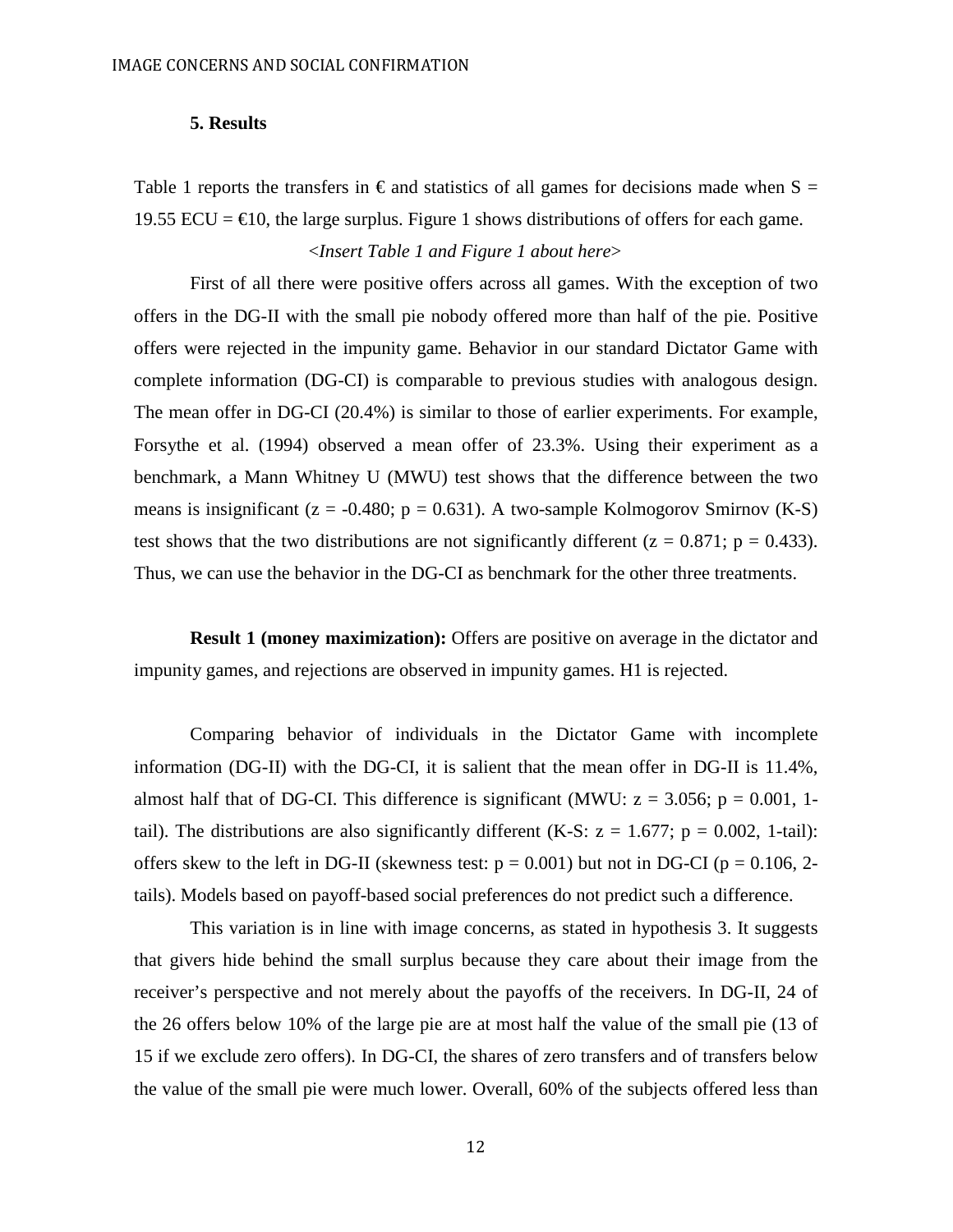half the value of the small pie in DG-II, while only 22.5% made suc[h](#page-14-0) low offers in DG-CI. A Fisher's test confirms that this difference is significant ( $p = 0.017$ ).<sup>9</sup>

With respect to the small pie in the DG, behavior of those who received the large pie but where hiding behind the small pie was similar to the behavior those who actually received the small pie. Dictators either gave nothing (in 5 out of 20 cases of the DG–II with the small pie and 11 out of 40 cases of the DC-II with the large pie) or (in 14 cases of the small DG-II and 12 cases of the large DG-CI) around half of the small the pie (around 1.1 ECUs which transfers to 0.57 Euros). Given the tiny absolute size of the pie, we refrain from interpreting the higher willingness of dictators in this game for an equal split.<sup>[10](#page-14-1)</sup>

**Result 2 (social preferences):** Offers are significantly less in dictator games with incomplete information on the surplus size, compared to those in the dictator game with complete information. The majority of givers who received a large pie offered less than half of the small pie. H2 is rejected.

Differing behavior is also observed in the Impunity Games. The mean offer in IG-CI is 22.2%. Mean offers are not significantly different comparing DG-CI and IG-CI (MWU:  $z = -0.57$ ;  $p = 0.478$ , 1-tail). From Figure 1, one can tell, however, that the distribution of transfers is shaped differently: the distribution for DG-CI resembles a distribution similar to a normal distribution (between the limits of no transfer and the transfer of half of the pie), whereas that for IG-CI is  $(more)^{11}$  $(more)^{11}$  $(more)^{11}$  bimodal and resembles a ushape with a kink on the right side of the distribution. The tendency for offers in IG-CI to move away from the mean to the extreme points of 0 and  $\frac{1}{2}$  is precisely in line with the assumption of image concerns. A Siegel-Tukey test confirms that more extreme values, moving away from the center, tend to be observed in the IG-CI ( $z = -2.14$ ;  $p < 0.05$ ). Fisher's tests also show that there are significantly more subjects at the extreme points of 0

<span id="page-14-0"></span> <sup>9</sup> Interestingly enough, if one considers only positive offers, because zero offers are not 'hiding' behind the small pie, the mean offer in DG-II is 69.5% that of DG-CI, uncannily alike the ratio of the value of the pie in DG-CI and that expected in DG-II,  $2/3(10) + 1/3(1.15) = 7.05$ , i.e. 70.5% the value of the pie in DG-CI.<br><sup>10</sup> The data for the outcomes in the small pie of the DG-II are available from the authors on request.<br><sup>11</sup> Linear a

<span id="page-14-1"></span>

<span id="page-14-2"></span>oriented approaches one could argue that if givers anticipate rejections, they may adjust their transfers in the IG-CI and IG-II to avoid waste, but an efficiency-oriented approach would not expect a bimodal behavior of giving.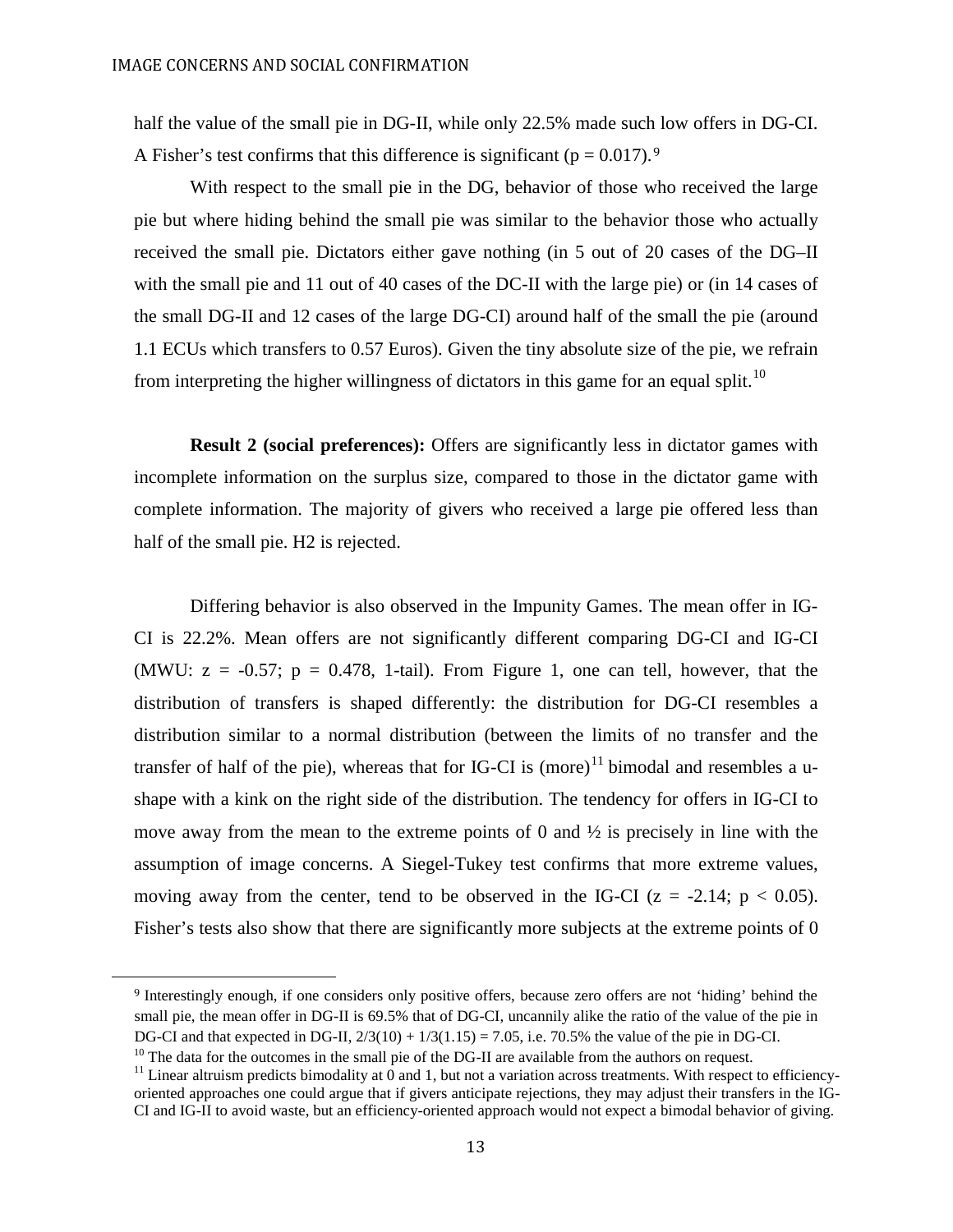(10% in DG-CI versus 26% in IG-CI;  $p = 0.046$ ) and  $\frac{1}{2}$  (12% in DG-CI versus 28% in IG-CI;  $p = 0.064$ ). It should further be emphasized that 6 of the 7 receivers who received 10% of the pie or less, rejected these offers. All offers above 10% of the pie were accepted.

**Result 3 (image concerns):** Offers are distributed bimodally at zero and half the surplus in the impunity game with complete information. Positive offers of 10% or less are mostly rejected. This is support for H3.

The mean offer in IG-II at 15.7% is not significantly different from that of DG-CI at 20.4% (MWU:  $z = 1.892$ ;  $p = 0.585$ , 2-tails). Casual eyeballing of Figure 1, however, indicates that many more offered nothing in the IG-II than in any other treatment. About half of the subjects (44%) offered 0 in IG-II, in stark contrast to the 10% of subjects in DG-CI, and the 26% in IG-CI (Fisher's:  $p = 0.0003$  and 0.046, respectively). The IG-II distribution is significantly skewed to the left ( $p = 0.030$ , 2-tails). Only 10% offered half the pie in IG-II, while 28% did so in the IG-CI (Fisher's:  $p = 0.02$ ); a Moses test of extreme reactions shows that there is a significantly more extreme leftward bias in IG-II than in IG-CI ( $p = 0.004$ ).

DG-CI and IG-II are also distributed differently (K-S:  $z = 1.603$ ;  $p = 0.002$ , 1-tail). However, if we control for the leftward bias of 0 offers in the IG-II, i.e. to restrict the sample to positive offers, then we cannot reject the null that the distributions in DG-CI and DG-II are equal (K-S:  $z = 1.571$ ;  $p = 0.377$ , 1-tail). This result tells us that the main difference between the distributions of DG-CI and IG-II are in the extremity of 0 offers in IG-II, but not overall. It implies that this extreme mode is made up of a certain type of giver that is randomly distributed between 0 and 50% in the DG-CI. Finally, note that only one offer (of 1%) was rejected, and almost nobody (2 out of 50 subjects) made "gratuitous" – or "insulting" – offers below 10%.

**Result 4 (social confirmation):** Offers are distributed unimodally at 0 in the impunity game with incomplete information, and positive offers of 10% or less are virtually unobserved. This is support for H4.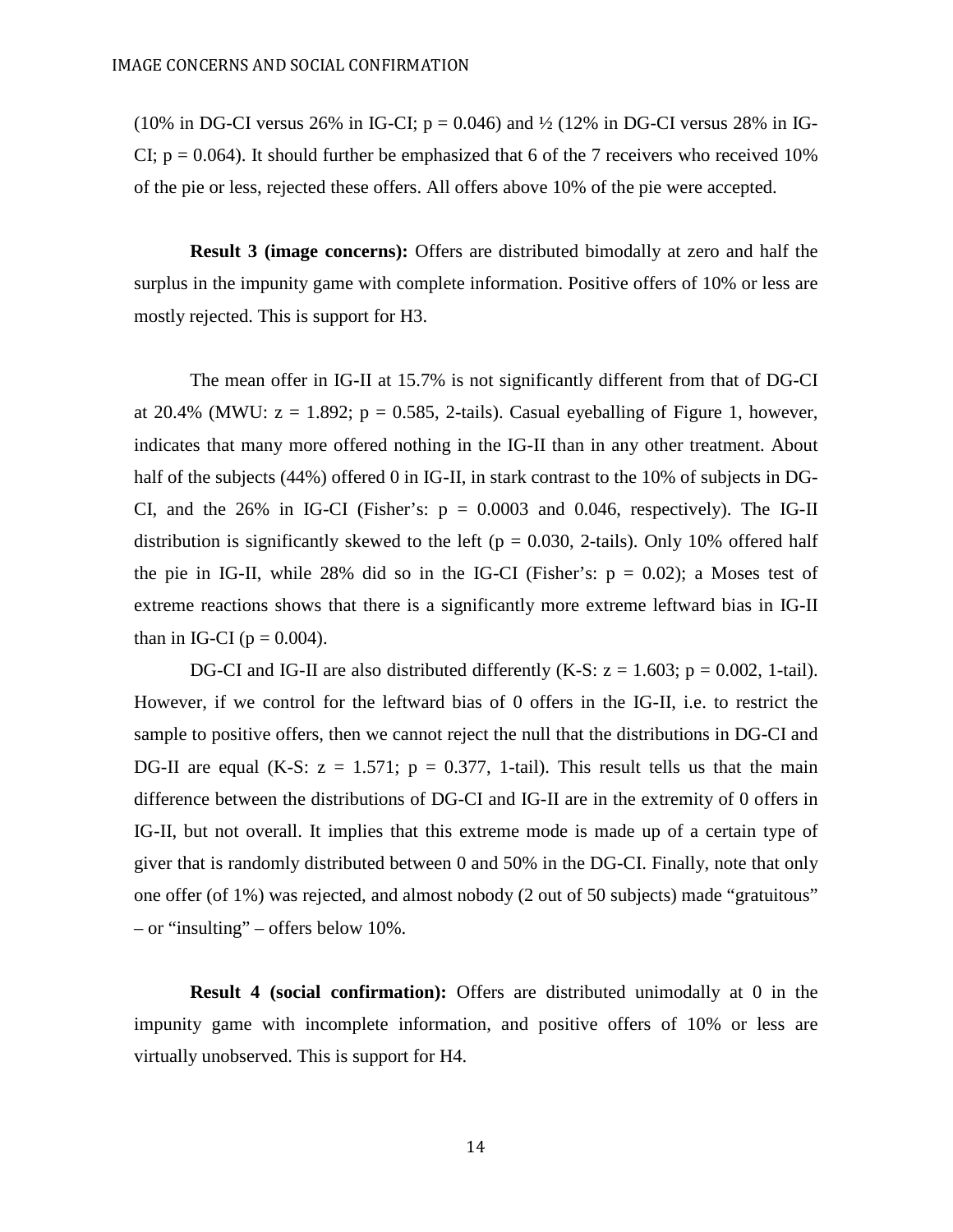#### **6. Discussion and Conclusion**

In this paper, we analyze driving forces behind gift giving. To do so we use variants of dictator and impunity games. While self-interest and social preferences predict no differences in behavior across the four games, we observe significant differences. The variations across treatments are compatible with image concerns as one important driving force. Subjects with image concerns are motivated to *appear* fair to others rather than to actually *be* fair, thus placing value on positive feedback in this respect. On the one hand, they are willing to sacrifice monetary payoffs to avoid negative feedback. On the other hand, they lose the incentive to give in the absence of feedback.

In the dictator game with incomplete information, givers manipulated receiver expectations by transferring half of the value of the small surplus when they actually had a large surplus to split. Doing so increases monetary payoffs and avoids the appearance of unfairness to others. What might appear fair to the uninformed receiver is clearly unfair in the eyes of the giver. Consistently, in the impunity game with complete information, where receivers can reject gifts with no payoff consequence to givers, we observed a bifurcation in behavior. The available option of rejection for the receiver induced a substantial share of givers to either keep the complete endowment to themselves or to increase the amount in a way that they could increase the chances of acceptance. They did so anticipating that receivers were ready to reject small transfers below 10 percent. Thus, some givers were willing to pay a "fairness premium" to ensure that receivers would perceive them as fair, while others chose to abandon the costly pursuit of appearing fair.

Removing feedback on receiver decisions in impunity games has a strong effect. Many offers drop to zero implying that image concerns confer value on social confirmation of having been perceived as fair. Without having this information image-concerned givers are no longer willing to pay the "fairness premium" for a positive image. Thus, behavior in the impunity game under incomplete information reveals that removing social confirmation eradicates image-related incentives to give. Overall, the predictions from our hypotheses related to image concerns are compatible with the outcomes in our four games. It explains why givers in the impunity game with complete information moved to the two extremes of the distribution, at zero and around the equal split. Consider the tradeoff between (A)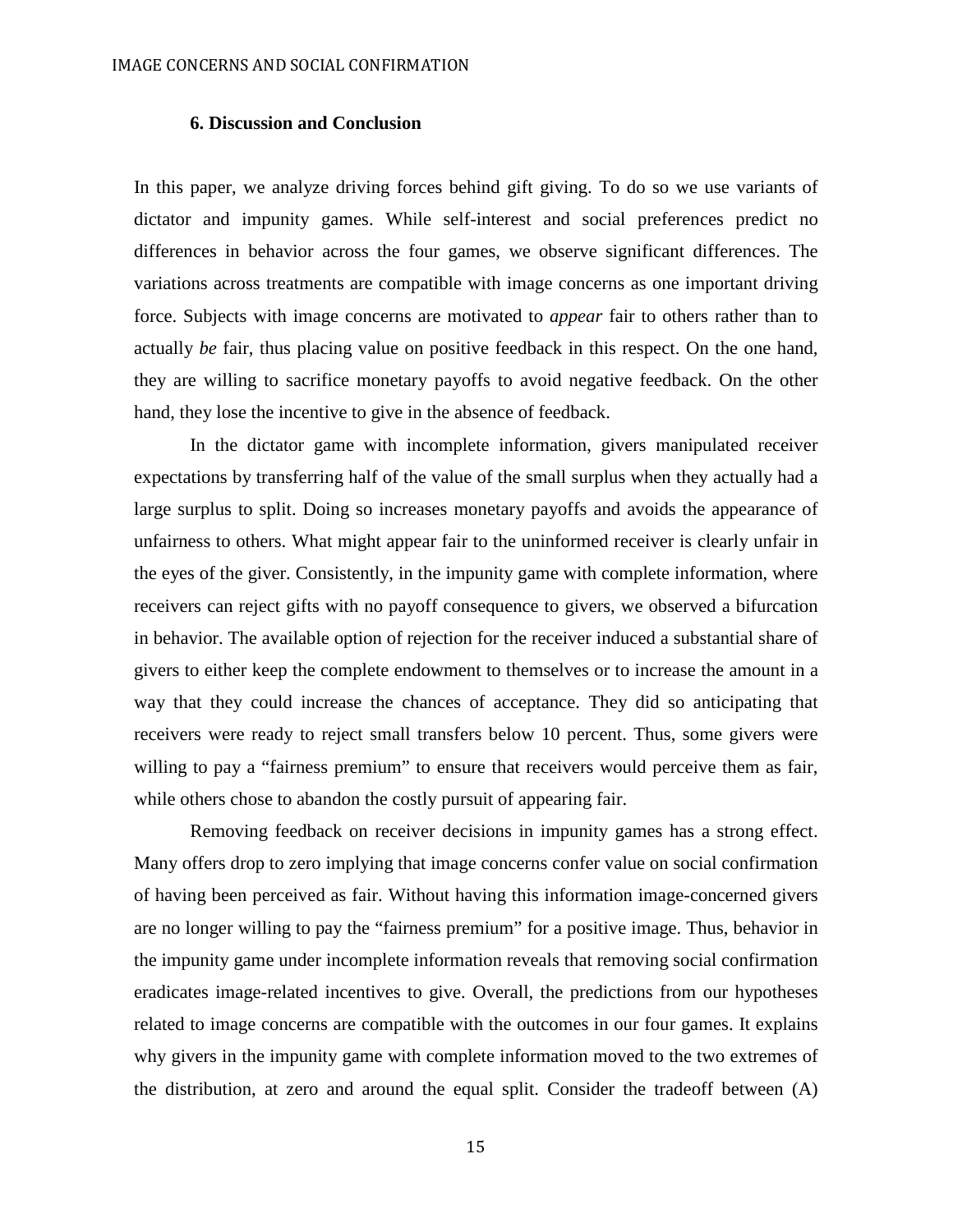insuring against image loss via acceptance by increasing offers toward the equal split, and (B) settling for image loss from rejection while keeping more of the surplus by reducing offers to zero. It is reasonable to assume a distribution of types where A is preferred to B for some and vice versa for others.

In this sense, fundraisers should be aware of the bifurcating effect of the impunity game. If they fine-tune their activities towards the impunity game, paying attention to the image concerns of their donors might become crucial. With this effect in mind they will be able to induce a kind of a screening process among their potential donors with those who do care about their image willing to increase their payments. Whether this pays for the fundraisers depends on whether they will be able to make (A) larger than (B).

Our analysis reinforces the psychological research of Darley and Fazio (1980), who define "expectancy confirmation" in their development of Merton's (1948, 1957) psychological concept of self-fulfilling prophecies. Social interactions are described as sequences where a perceiver develops and then acts in accord with the expectations of a target. The target interprets the perceiver's action and acts on this interpretation. Finally, the perceiver interprets the target's action. One's expectation therefore biases another's behavior in ways that we can interpret as confirming the expectation. In the context of gift giving, the giver ("perceiver") develops expectations of the receiver ("target"), and chooses how much to give. The receiver then interprets the giver's gift ("perceiver's action") and acts on this interpretation. The giver infers ("perceives") his portrayed image from the receiver's response ("target's action). In dictator games, a receiver cannot act on this interpretation because she cannot respond. Our impunity games allow for feedback and therefore extend Darley and Fazio's sequence.

Our experimental outcomes also contribute to the ongoing debate regarding the relative strengths of equity and efficiency concerns in the literature on social preferences with several experiments showing that there is a "trade-off between efficiency and equity motives" (Bolton and Ockenfels, 2006, 1906). This tradeoff is not ostensibly apparent in the impunity games. On the one hand, receivers are willing to reject low offers in impunity games, thereby *decreasing* equity *and* efficiency. On the other hand, some givers preempt this by increasing offers to avoid rejection and in turn decreasing inequity, while others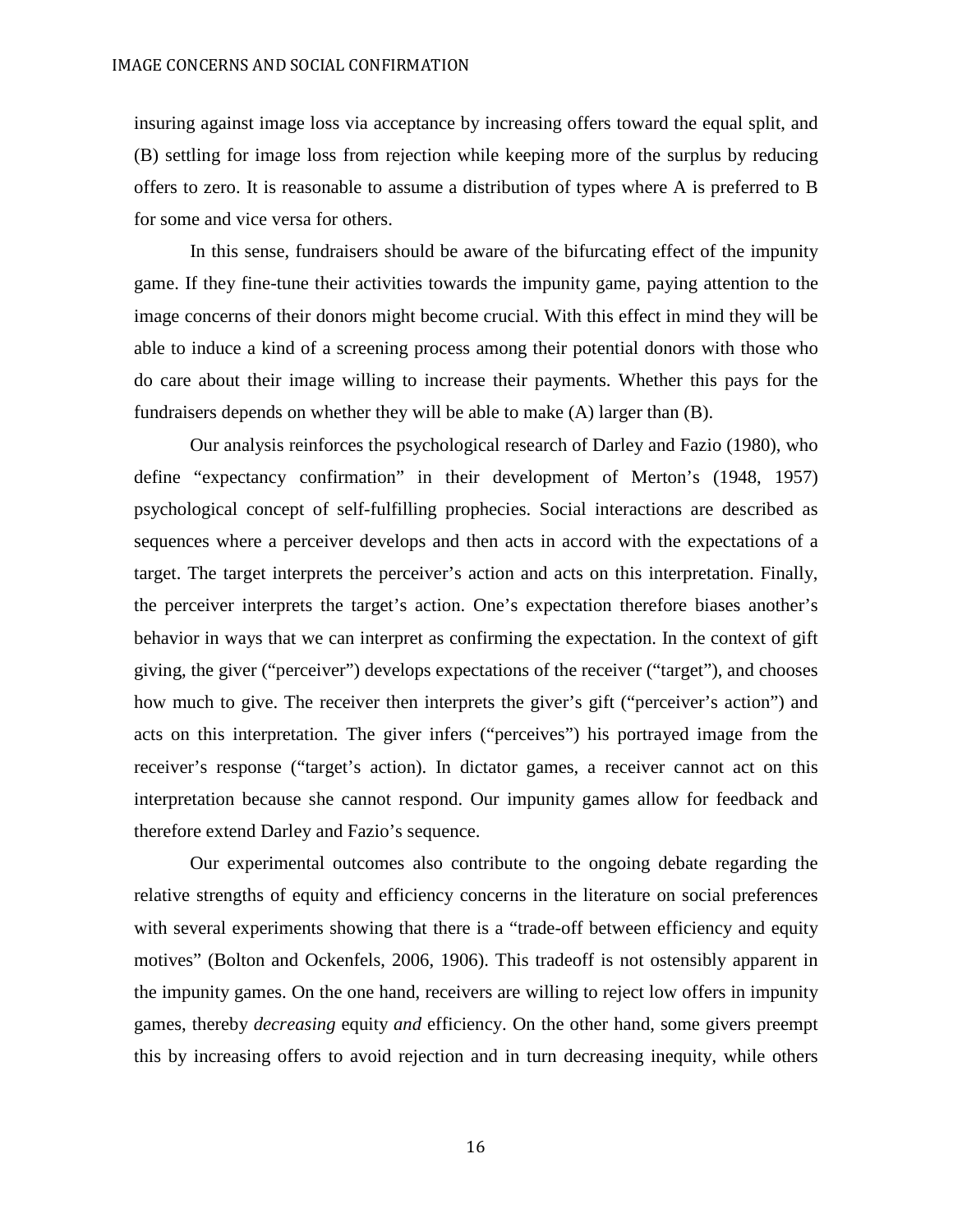decrease offers to zero and in turn increase inequity instead. Both strategies on the givers side improve, however, (expected) efficiency.

These behaviors are puzzling when put together. First, receivers who reject offers are giving up monetary payoffs, equity and efficiency, rather than trading them off each other as the social preferences literature had noted. Second, in the same game some givers give up monetary payoffs for equity and efficiency, while other givers do the opposite. Thus, the concerns revealed by the various strategies across roles seem contradictory and inconsistent. The key to this puzzle is found by identifying a further component of motivation against which monetary payoffs, equity, and efficiency can be traded off: image concerns.

Thus, the main contribution of this paper is that subjects trade off money, equity, efficiency, and image concerns with social confirmation playing a significant role in the transmission of image concerns to behavior.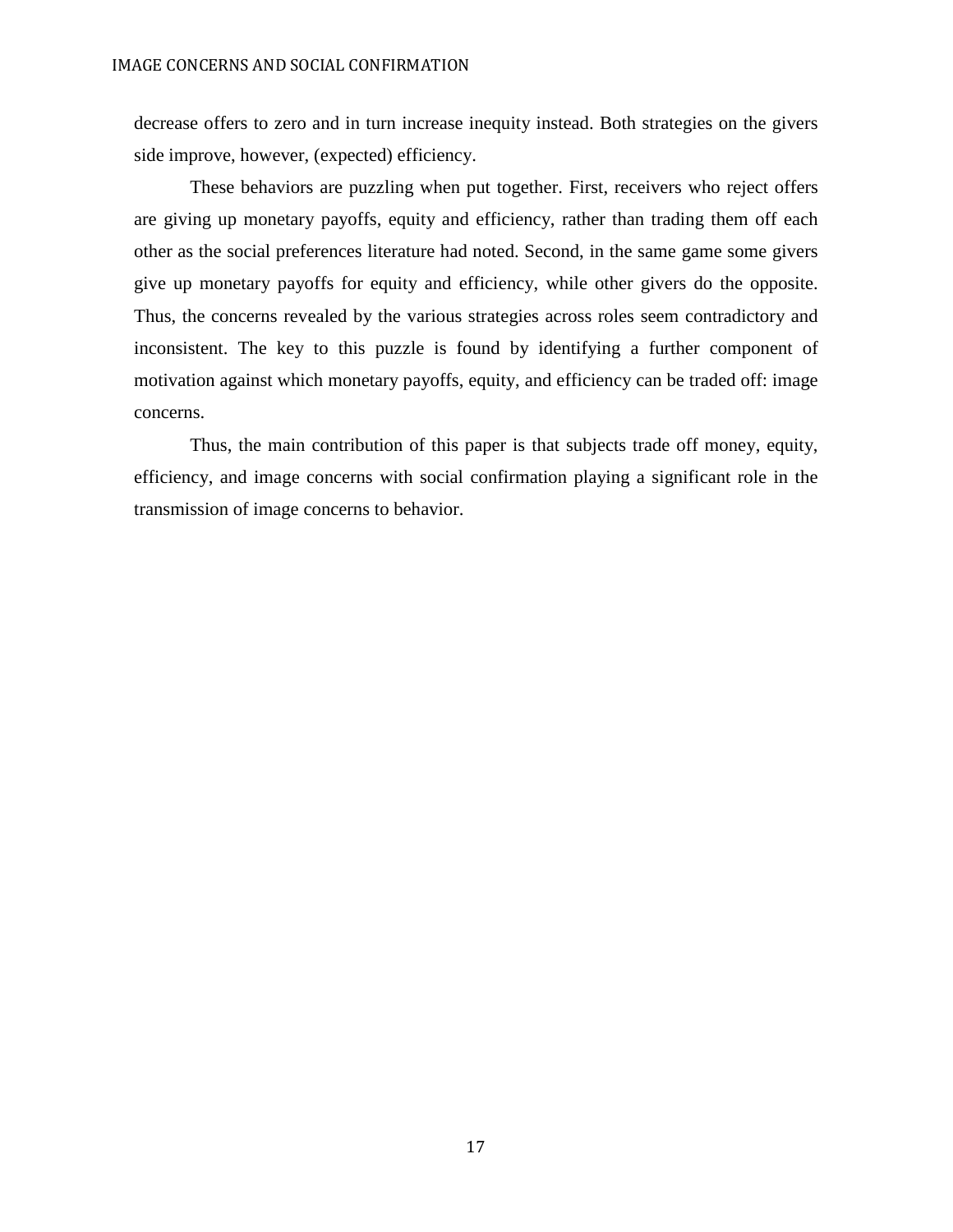#### **References**

Andreoni, J. and B.D. Bernheim (2009): Social Image and the 50-50 Norm: A Theoretical and Experimental Analysis of Audience Effects. *Econometrica* 77, 1607-1636.

Andreoni, J. and J.H. Miller (2002): Giving According to GARP. An Experimental Test of the Consistency of Preferences for Altruism. *Econometrica* 70, 737-753.

Andreoni, J. and J.M. Rao (2011): The Power of Asking. *Journal of Public Economics* 95, 513-520.

Ariely, D., Bracha, A. and S. Meier (2009). Doing Good or Doing Well? Image Motivation and Monetary Incentives in Behaving Prosocially. *American Economic Review* 99, 544–555.

Battigalli, P. and M. Dufwenberg (2009): Dynamic Psychological Games. *Journal of Economic Theory* 144, 1-35.

Bicchieri, C. and A. Chavez (2010): Behaving as Expected: Public Information and Fairness Norms. *Journal of Behavioral Decision Making*, 23, 161-178.

Bolton, G.E.; Katok, E.; Zwick, R. (1998): Dictator Game Giving: Rules of Fairness versus Acts of Kindness. *International Journal of Game Theory* 27, 269-299.

Bolton, G.E.; Ockenfels, A. (2000): A Theory of Equity, Reciprocity and Competition. *American Economic Review* 90, 166-193.

Bolton, G.E. and Ockenfels, A. (2006). Inequality aversion, efficiency, and maximin preferences in simple distribution experiments: comment. *American Economic Review*, 96(5):1906–1911.

Bolton, G.E. and Zwick, R. (1995): Anonymity versus Punishment in Ultimatum Bargaining. *Games and Economic Behavior* 10, 95-121.

Breitmoser, Y., and Tan, J.H.W. (2013): Reference Dependent Altruism in Demand Bargaining. *Journal of Economic Behavior and Organization* 92, 127-140.

Charness, G. and Rabin, M. (2002): Understanding Social Preferences with Simple Tests. *Quarterly Journal of Economics* 117, 817-868.

Croson, Rachel T. A., (1996): Information in Ultimatum Games: An Experimental Study. *Journal of Economic Behavior and Organization* 30, 197-212.

Dana, J., Cain, D. M., Dawes, R. M. (2006): What You Don't Know Won't Hurt Me: Costly (but Quiet) Exit in Dictator Games. *Organizational Behavior and Human Decision Processes* 100, 193, 201.

Dana, J., Weber, R. A., Kuang, J. X. (2007): Exploiting Moral Wiggle Room: Experiments Demonstrating an Illusory Preference for Fairness. *Economic Theory* 33, 67- 80.

Darley, J. M., and Fazio, R. H. (1980): Expectancy Confirmation Processes Arising in the Social Interaction Sequence. *American Psychologist 35*(10), 867-881.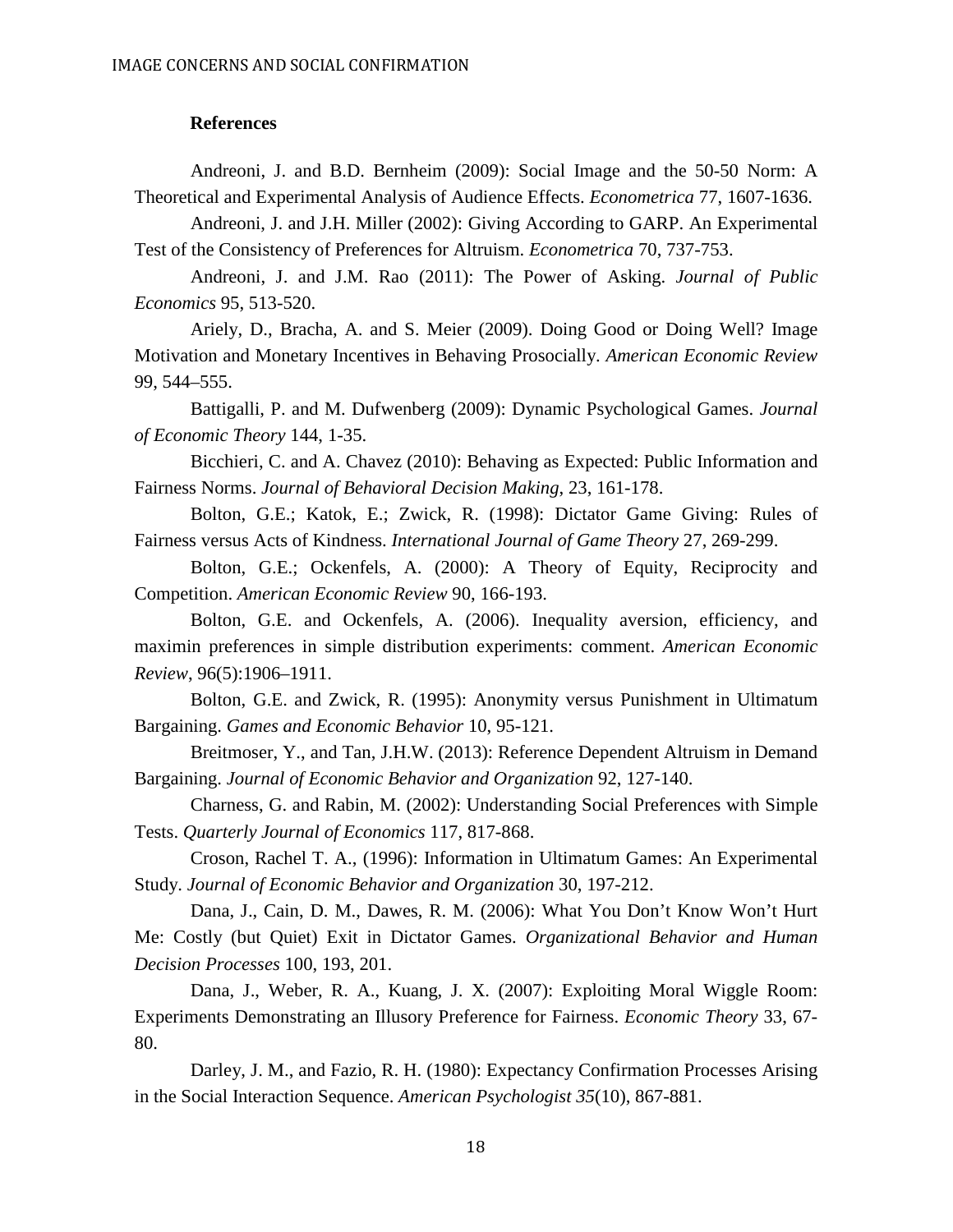DellaVigna, S., List, J.A. and U. Malmendier (2012): Testing for Altruism and Social Pressure in Charitable Giving. *Quarterly Journal of Economics* 127, 1-56.

Dufwenberg, M. and Kirchsteiger, G. (2004): A Theory of Sequential Reciprocity. *Games and Economic Behavior* 47, 268-298.

Eckel, C.C. and P.J. Grossman (1996): Altruism in Anonymous Dictator Games. *Games and Economic Behavior* 16, 181-191.

Engel, Christoph (2011): Dictator Games: a Meta Study. *Max Planck Institute for Research on Collective Goods*, Bonn 2010/07.

Engelmann, D.; and Strobel, M (2004): Inequality Aversion, Efficiency, and Maximin Preferences in Simple Distribution Experiments. *American Economic Review* 94 4, 857-69.

Falk, A.; Fischbacher, U. (2006): A Theory of Reciprocity. *Games and Economic Behavior* 54, 293-315.

Fehr, E., Schmidt, K. (1999): A Theory of Fairness, Competition and Cooperation. *Quarterly Journal of Economics* 114, 817-868.

Forsythe, R.; Horowith, J.L.; Savin, N.E.; Sefton, M. (1994): Fairness in Simple Bargaining Experiments. *Games and Economic Behavior* 6, 347-369.

Franzen, A. and S. Pointner (2012): Anonymity in the Dictator Game Revisited. *Journal of Economic Behavior and Organization* 81, 74-81.

Greiner, B. (2004): Bounded Rationality in Bargaining Games: Do Proposers Believe That Responders Reject an Equal Split? Dis. Paper No. 11, Univ. of Cologne.

Güth, W.; Huck, S.; Ockenfels, P. (1996): Two-level Ultimatum Bargaining with Incomplete Information: An Experimental Study. *Economic Journal* 106, 593-604.

Kritikos, A.S.; Bolle F. (2001): Distributional Concerns: Equity or Efficiency Oriented? *Economics Letters* 73, 333-338.

Krupka, E. L., and Weber, R. A. (2013): Identifying Social Norms Using Coordination Games: Why does Dictator Game Sharing Vary? *Journal of the European Economic Association* 11(3), 495-524.

Merton, R. K. (1948): The Self-fulfilling Prophecy. *Antioch Review* 8, 193-210.

Merton, R. K. (1957): *Social Theory and Social Structure*. New York: Free Press of Glencoe.

Ockenfels, A., Werner, P. (2012): Hiding behind a small Cake in a Newspaper Dictator Game. *Journal of Economic Behavior and Organization* 82, 82-85.

Straub, P.G., [Murnighan.](http://www.kellogg.northwestern.edu/Faculty/Directory/Murnighan_J_Keith.aspx) J.K. (1995): An experimental investigation of ultimatums: Common knowledge, fairness, expectations, and lowest acceptable offers. *Journal of Economic Behavior and Organization*. 27, 345-364.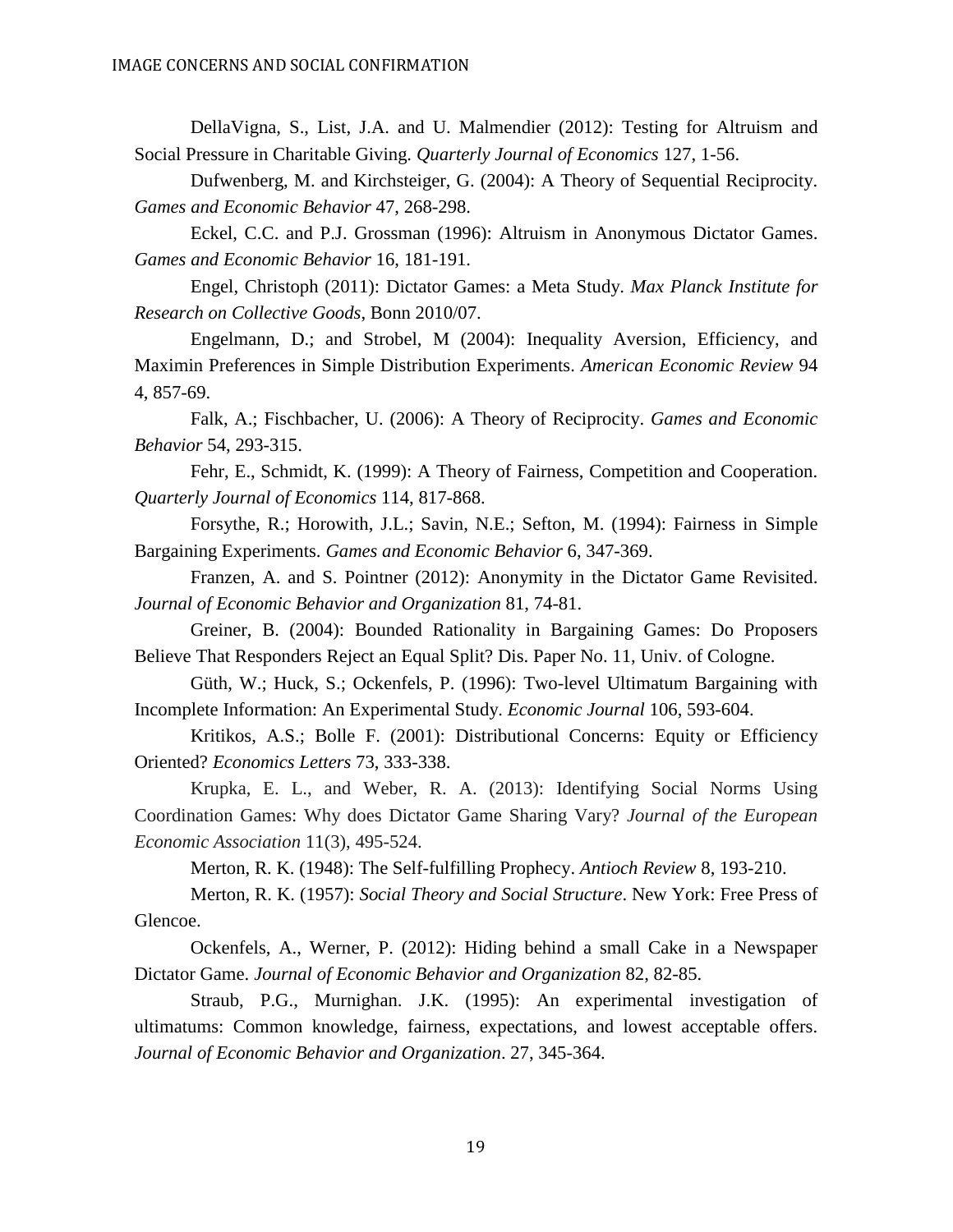#### IMAGE CONCERNS AND SOCIAL CONFIRMATION

| Transfer in $\epsilon$  | DG-CI            | DG-II large             | $IG-CI$        | $ G-I $                 |
|-------------------------|------------------|-------------------------|----------------|-------------------------|
| $\pmb{0}$               | 4                | 11                      | 13             | 21                      |
| 0.1                     | $\boldsymbol{0}$ | 3                       | $\pmb{0}$      | 1ro                     |
| 0.16                    | $\mathbf{1}$     | $\mathbf 0$             | 0              | 0                       |
| 0.26                    | $\boldsymbol{0}$ | $\overline{2}$          | 0              | 0                       |
| 0.31                    | $\mathbf{1}$     | $\mathbf 0$             | 0              | 0                       |
| 0.42                    | $\pmb{0}$        | $\mathbf 1$             | 1ro            | $\boldsymbol{0}$        |
| 0.52                    | $\mathbf{1}$     | $\overline{c}$          | 1ro            | $\pmb{0}$               |
| 0.57                    | $\overline{2}$   | 5                       | $\pmb{0}$      | $\pmb{0}$               |
| 0.62                    | $\mathbf 2$      | $\mathbf{1}$            | 3ro            | $\mathbf{1}$            |
| 0.94                    | 0                | $\mathbf{1}$            | 0              | $\pmb{0}$               |
| $\mathbf 1$             | $\mathbf{1}$     | 0                       | 1ro            | $\boldsymbol{0}$        |
| 1.04                    | $\pmb{0}$        | $\mathbf{1}$            | $\overline{2}$ | $\overline{\mathbf{4}}$ |
| 1.15                    | 6                | 4                       | 0              | $\mathbf 1$             |
| 1.67                    | 3                | $\pmb{0}$               | 0              | 3                       |
| $\overline{\mathbf{c}}$ | $\pmb{0}$        | $\boldsymbol{0}$        | 3              | $\mathbf 0$             |
| 2.08                    | $\mathbf 1$      | $\mathbf 0$             | $\mathbf 1$    | 0                       |
| 2.19                    | 6                | $\pmb{0}$               | 6              | 6                       |
| 2.54                    | $\boldsymbol{0}$ | $\mathbf 1$             | 0              | 0                       |
| 2.59                    | $\mathbf{1}$     | $\pmb{0}$               | $\mathbf{1}$   | 0                       |
| 2.66                    | $\pmb{0}$        | $\overline{\mathbf{c}}$ | 0              | 0                       |
| 2.92                    | $\boldsymbol{0}$ | $\mathbf{1}$            | 0              | $\pmb{0}$               |
| 3                       | $\pmb{0}$        | $\mathbf 0$             | $\overline{2}$ | $\overline{c}$          |
| 3.23                    | $\overline{c}$   | $\mathbf 0$             | $\mathbf{1}$   | 0                       |
| 3.65                    | $\mathbf{1}$     | $\pmb{0}$               | $\mathbf{1}$   | $\pmb{0}$               |
| 3.75                    | $\pmb{0}$        | $\mathbf{1}$            | 0              | 3                       |
| 4                       | $\mathbf{1}$     | $\pmb{0}$               | 0              | $\overline{2}$          |
| 4.27                    | $\overline{1}$   | $\mathbf 0$             | 0              | $\mathbf{1}$            |
| 4.48                    | $\pmb{0}$        | $\mathbf{1}$            | 0              | $\mathbf 0$             |
| 4.5                     | $\mathbf{1}$     | $\mathbf 0$             | 0              | $\boldsymbol{0}$        |
| 4.69                    | $\boldsymbol{0}$ | 0                       | $\mathbf 1$    | $\boldsymbol{0}$        |
| 4.74                    | 0                | $\mathbf{1}$            | 0              | 0                       |
| 4.8                     | $\overline{2}$   | $\overline{2}$          | 6              | $\mathbf{1}$            |
| 5                       | 3                | 0                       | 7              | 4                       |
| Mean in %               | 20.4             | 11.4                    | 22.2           | 15.7                    |
| Variance                | 2.624            | 2.302                   | 3.814          | 3.131                   |
| Skewness                | 0.6              | 1.481                   | 0.292          | 0.752                   |
| Kurtosis                | $-0.847$         | 0.959                   | $-1.469$       | $-0.849$                |

**Table 1 Data on offers and descriptive statistics for all games\*** 

**\*** In the Impunity Games an "ro" denotes "rejected offers" by receivers. The data reported for the DG-II covers only subjects who received the large surplus. The data for the small surplus of the DGII are available on request.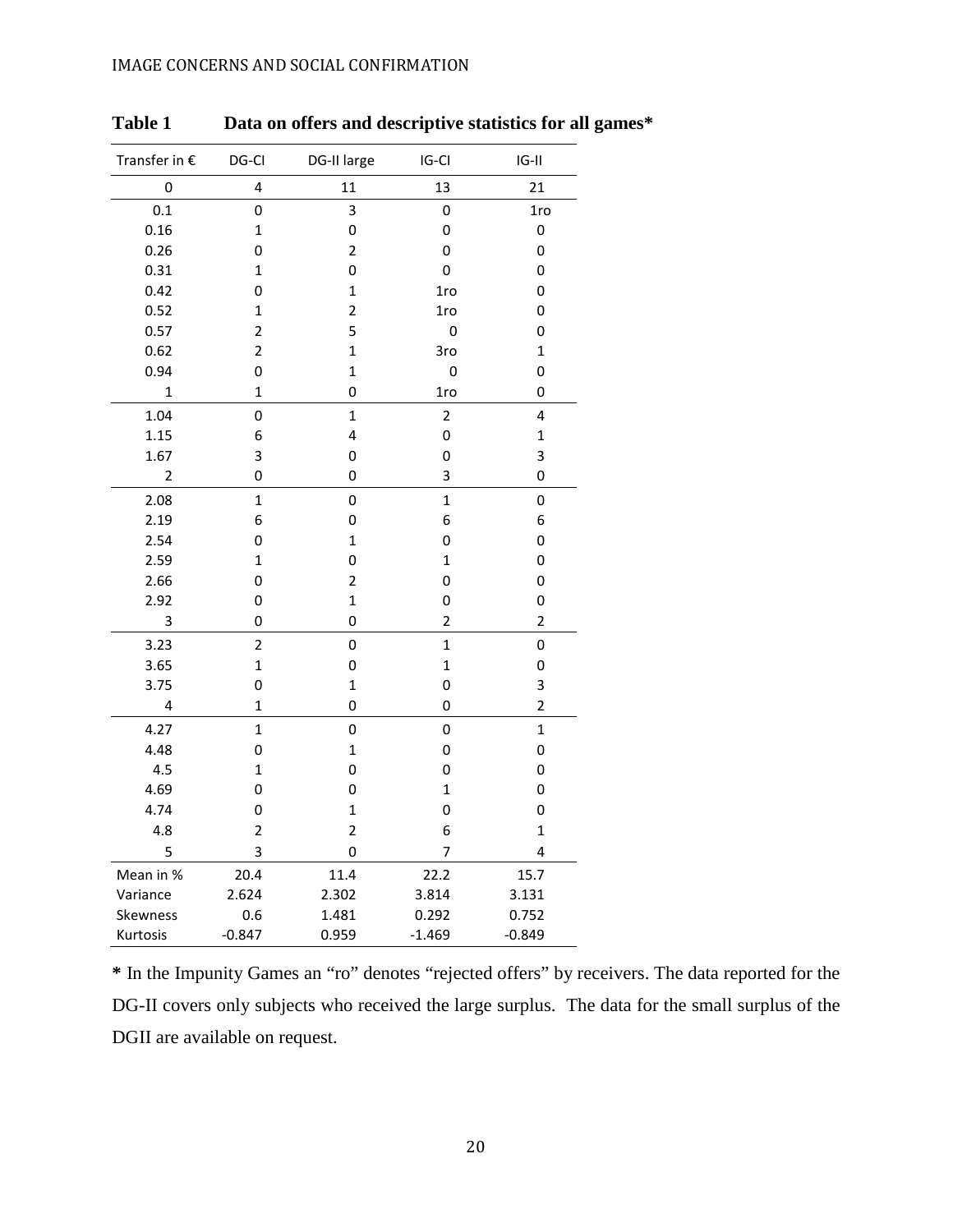#### IMAGE CONCERNS AND SOCIAL CONFIRMATION



## **Figure 1 Distribution of offers for all games\***

\* Offers are given on the x-axis, and frequencies on the y-axis. Top row: dictator games (DG); bottom row: impunity games (IG); left column: complete information (CI); right column: incomplete information (II).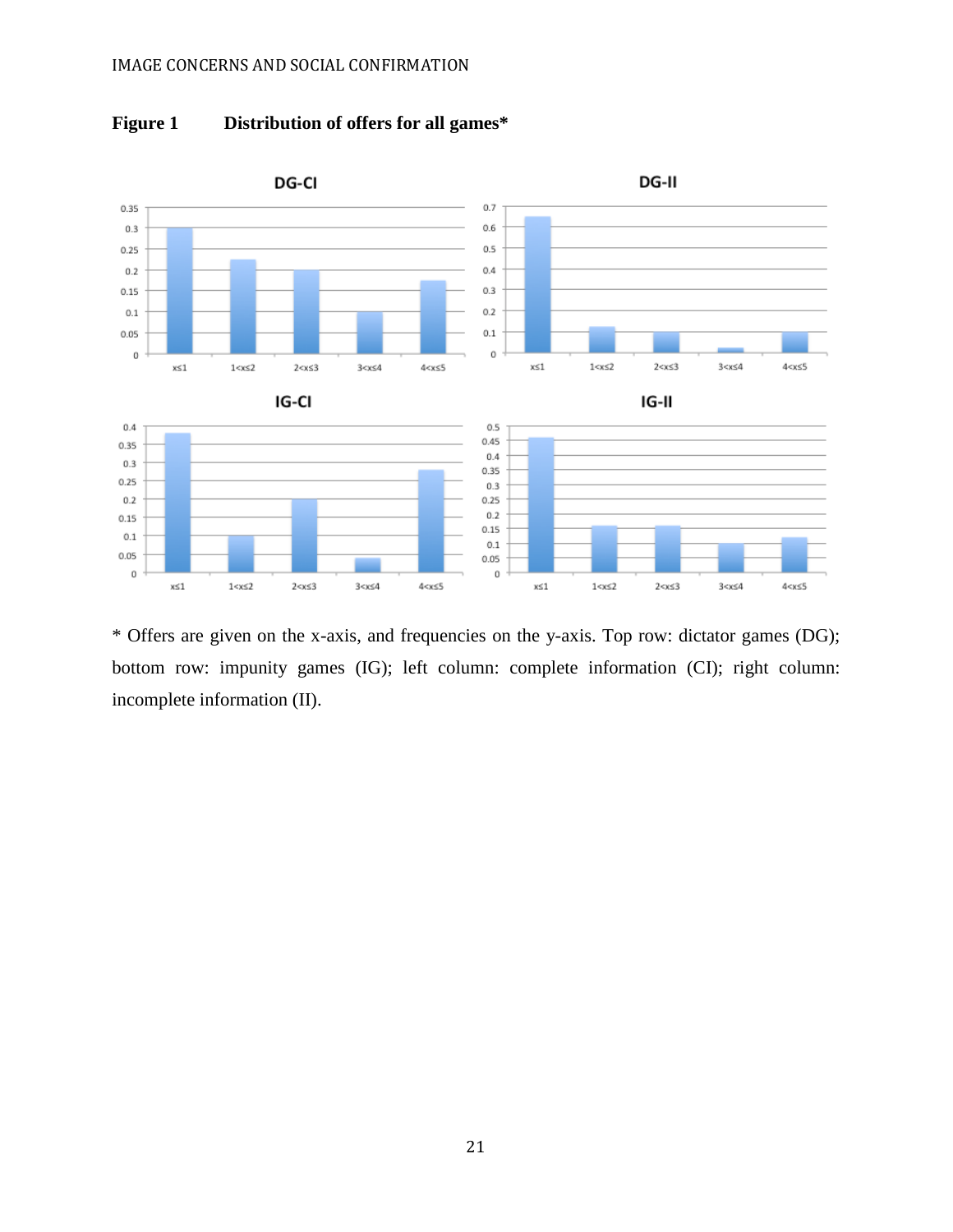### Appendix A: Instructions to player A in the four experiments

In the description the instructions for player A are presented. Differences corresponding to the four treatments are indicated in boldface. The instructions for Person B are available on request.

#### Instructions For Player A

You have been asked to participate in an experiment on individual decision making. You will receive 5€ for your participation in addition to further money which you may earn based on decisions made in the experiment and which will be paid to you in a different room after the session has ended. Before you make any decision please read carefully the following instructions. If you have any questions, don't hesitate to ask the experimenter.

In this experiment each of you will be paired with a different person who is in another room. This is room A and you are Person A. The person who will be paired with you is Person B in Room B. You will not be told who these people in Room B are, neither during nor after the experiment, and they will not be told who you are, neither during nor after the experiment. You will notice that there are other people in the same room with you who are also participating in the experiment. You will not be paired with any of these people. The decisions that they make will have no effect on you nor will any of your decisions affect them.

The experiment is conducted as follows: A sum of 19.55 Experimental Currency Units (ECU) (ECU 2.25) has been allocated to you in coins in the envelope. The transfer rate of ECU to Euro is 1.955.

Game 1, Game 3, Game 4: The person B who is anonymously matched with you knows that you have received this amount. You are now asked to propose how much of this sum Person B and you should receive. You are free to propose any amount to person B: nothing, something or the whole sum.

Game 3 (in addition): Person B in room B may accept or reject your proposal. If person B accepts your proposal, both of you will receive the respective amount. If person B rejects your proposal, you will keep your own share of the pie and person B will receive no payoff. At the end of the session you will be informed about the decision of B, by using your pseudonym. B is also informed that you know that B will give feedback on your decision. Communication is done via pseudonyms.

Game 4 (in addition): Person B in room B may accept or reject your proposal. If person B accepts your proposal, both of you will pocket the respective amount. If person B rejects your proposal, you will keep your own share of the pie and person B will receive no payoff. You will not be informed about the decision of B and B knows that you will not be informed about B's decision.

Game 2: There are 39 (40) more players who have received ECU 19.55 and 20 (19) more players who received ECU 2.25. Person B who is paired with you does not know the exact amount allocated to you. Person B knows that you have received ECU 2.25 with a probability of 33.3% and ECU 19.55 with a prob. of 66.7%. You are asked to propose how much of the amount of